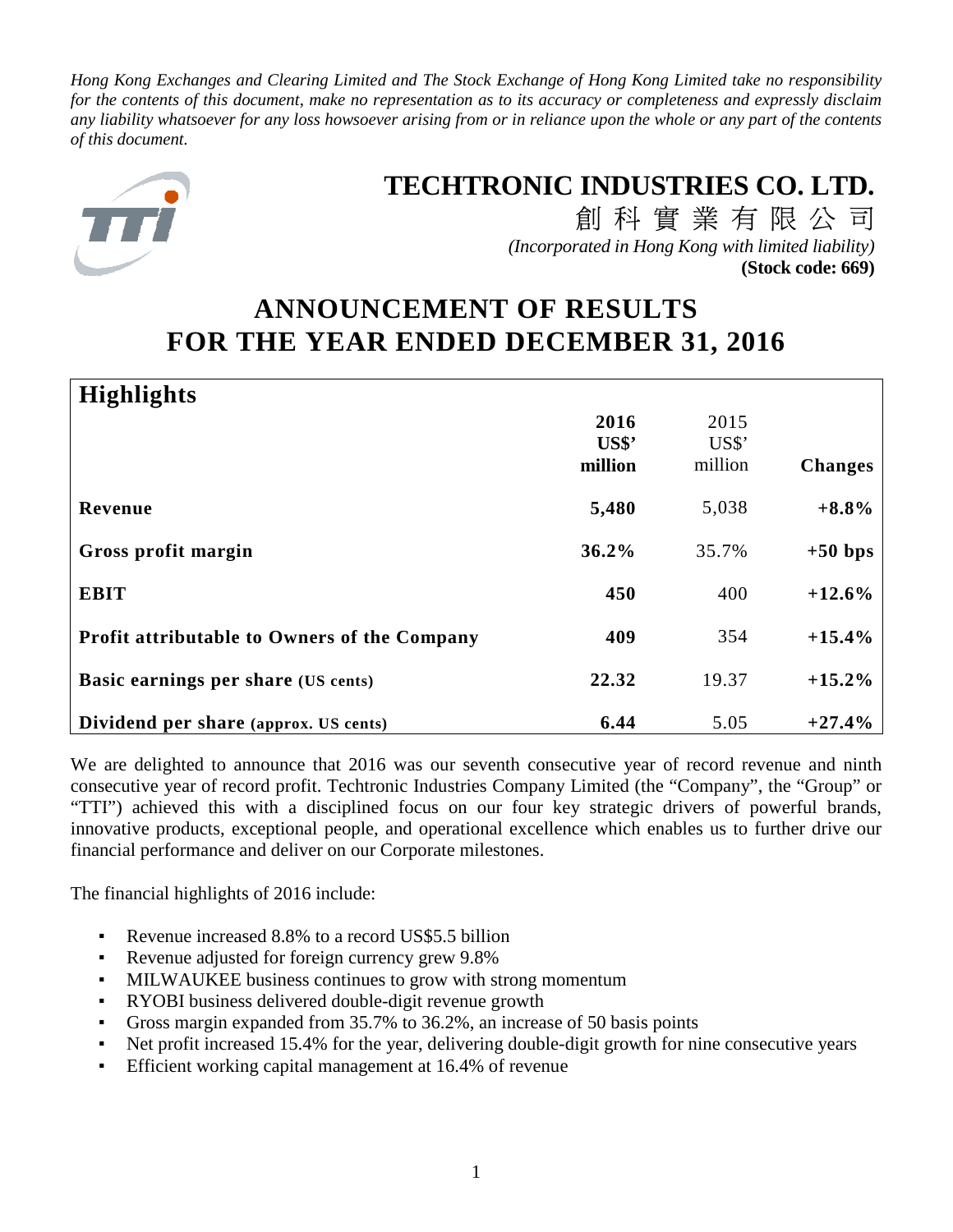# **BUSINESS HIGHLIGHTS**

### **Record Financial Performance**

Revenue for the year ended December 31, 2016 increased 8.8% over 2015 to US\$5.5 billion, through continued investment in new product development, R&D and marketing. Revenue before currency adjustment rose 9.8% with all geographic regions delivering solid growth. Our largest business, Power Equipment, had another exceptional year with sales growth of 12.6% to US\$4.5 billion, accounting for 81.6% of total sales, and an increase in operating profit of 13.4% to US\$430 million from US\$379 million in 2015. Sales in our Floor Care and Appliance business were slightly below last year by 5.3% with a negative impact upon foreign currency translation, but delivered encouraging growth in the second half in North America. We are confident our strategy in driving innovation through product development with technology-driven solutions and a focus on cordless and professional cleaning will drive the turnaround in the coming years.

Our core strengths of innovation, execution, and speed to market are the prime competitive advantages driving TTI's success. Gross profit margin improved from 35.7% to 36.2% driven by new product introductions, mix, operating leverage and productivity gains. Earnings before interest and taxes, increased by 12.6% to US\$450 million, with the margin improving by 30 basis points to 8.2%. Shareholders' profits rose 15.4% to US\$409 million, with earnings per share increasing by 15.2% over 2015 to US22.32 cents. Working capital as a percent of sales remained low at 16.4% and our gearing at 5.2%.

### **Strategic Initiatives**

TTI continues investing in R&D to deliver innovative new products with our portfolio of global brands. 2016 was another year of significant advancements in our market leading lithium technology with the introduction of the MILWAUKEE M18 REDLITHIUM HIGH DEMAND 9.0 battery pack, the most powerful in the industry. Unlike other industry solutions, the HIGH DEMAND 9.0 Battery Pack enables users to remain invested in one battery platform and is compatible with 125+ M18 tool solutions. Leveraging the new battery pack, the M18 FUEL 10" Dual Bevel Sliding Compound Miter saw was designed to meet the demanding needs of professional users by delivering corded cutting performance. RYOBI ONE+ system is the global leader in cordless do-it-yourself (DIY) tools, continuing to innovate and bring more tools onto the platform. The AEG brand, with its strategic importance in Europe and Rest of World markets, delivered growth as we continued to expand the cordless range product offering.

The investment in cordless technology is also a catalyst for growing our outdoor equipment business. We are expanding the outdoor product equipment business with RYOBI ONE+, RYOBI 40V and AEG 58V systems. We have entered the lawn and garden market using the MILWAUKEE M18 FUEL technology in developing an innovative string trimmer, blower, and hedge trimmer that meet the demands of landscape professionals and are fully compatible with the MILWAUKEE M18 system.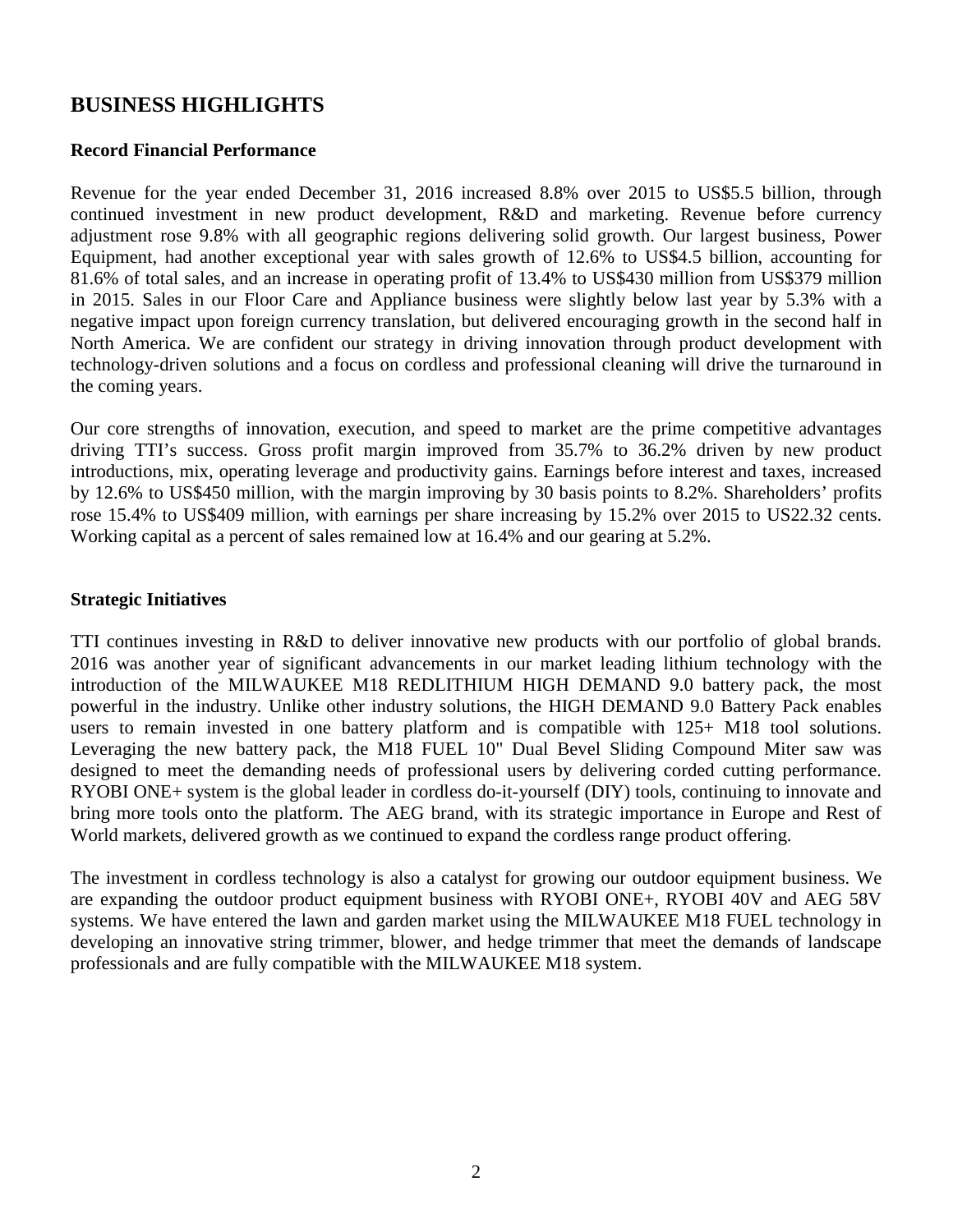Our new Floor Care leadership team has established a clear strategy and is focused on revitalizing our brands HOOVER, DIRT DEVIL, ORECK and VAX. Future growth will be generated through execution of the TTI model of excellence in product design, advanced technology development and brand marketing. We will be launching significant first to market innovations like the HOOVER REACT vacuums featuring FLOORSENSE Technology using micro-sensors to identify floor surfaces, HOOVER App controls, and the ONEPWR lithium battery system. Further cordless developments are featured in the recently introduced VAX BLADE powered by DIRECT HELIX TECHNOLOGY for optimum runtime and cleaning performance in any orientation. We have a new headquarter in Charlotte, North Carolina, with state-of-theart facilities for product development and consumer research. We are excited with the new innovative products planned in 2017 and beyond.

We have a deep commitment to operational excellence and continuous improvement. Our disciplined processes in lean manufacturing, automation, global purchasing, and value engineering continue to deliver efficiencies, reduced lead-times, and improved quality and service levels. We continue to build production and supply chain capacity to support our growth. In 2016 we expanded US production capacity, built a state-of-the-art logistics and manufacturing operation in South Carolina, and are expanding the Milwaukee global headquarter and R&D center. We have five manufacturing locations and four R&D centers in the US employing approximately five thousand people which globally supply our brands with innovative products.

We have expanded in scale and global reach since the early days of TTI, yet we have kept the importance of our entrepreneurial organizational culture. We have an exceptional DNA focused on the relentless drive for excellence, skills, creativity, and urgency necessary to produce the team of exceptional people required to lead TTI today and in the future. We believe that TTI owes its success to our employees who embrace the TTI culture and our focus. Their enthusiasm, energy, and dedication helps us deliver the goals we set every year.

# **REVIEW OF OPERATIONS**

TTI delivered another year of record results in 2016. Total company revenue rose 8.8% and 9.8% before foreign currency adjustments. Sales in all geographic regions increased with North America contributing 10.3% growth, Europe growing 3.3%, and a 6.2% increase from the Rest of the World regions. The Power Equipment business had a strong year with 12.6% sales growth and the Floor Care and Appliance business, working through a revitalization, produced positive growth during the second half in North America, but saw full year sales decline slightly by 5.3%.

# **Power Equipment**

The Power Equipment business increased by 12.6% growing to US\$4.5 billion accounting for 81.6% of Group Turnover. The growth was 13.3% before foreign currency adjustments. Industry leading brands MILWAUKEE and RYOBI delivered double digit growth over the previous year. We are at the forefront of the fast growing cordless segment by delivering break-through technologies and expanding the broadest range of tools powered by our market leading battery platforms. The business generated earnings growth of US\$430 million, a 13.4% increase year over year. Through strategic product development, technology advancement and brand portfolio management we feel highly confident that the Power Equipment business will continue to capture market share and expand margins.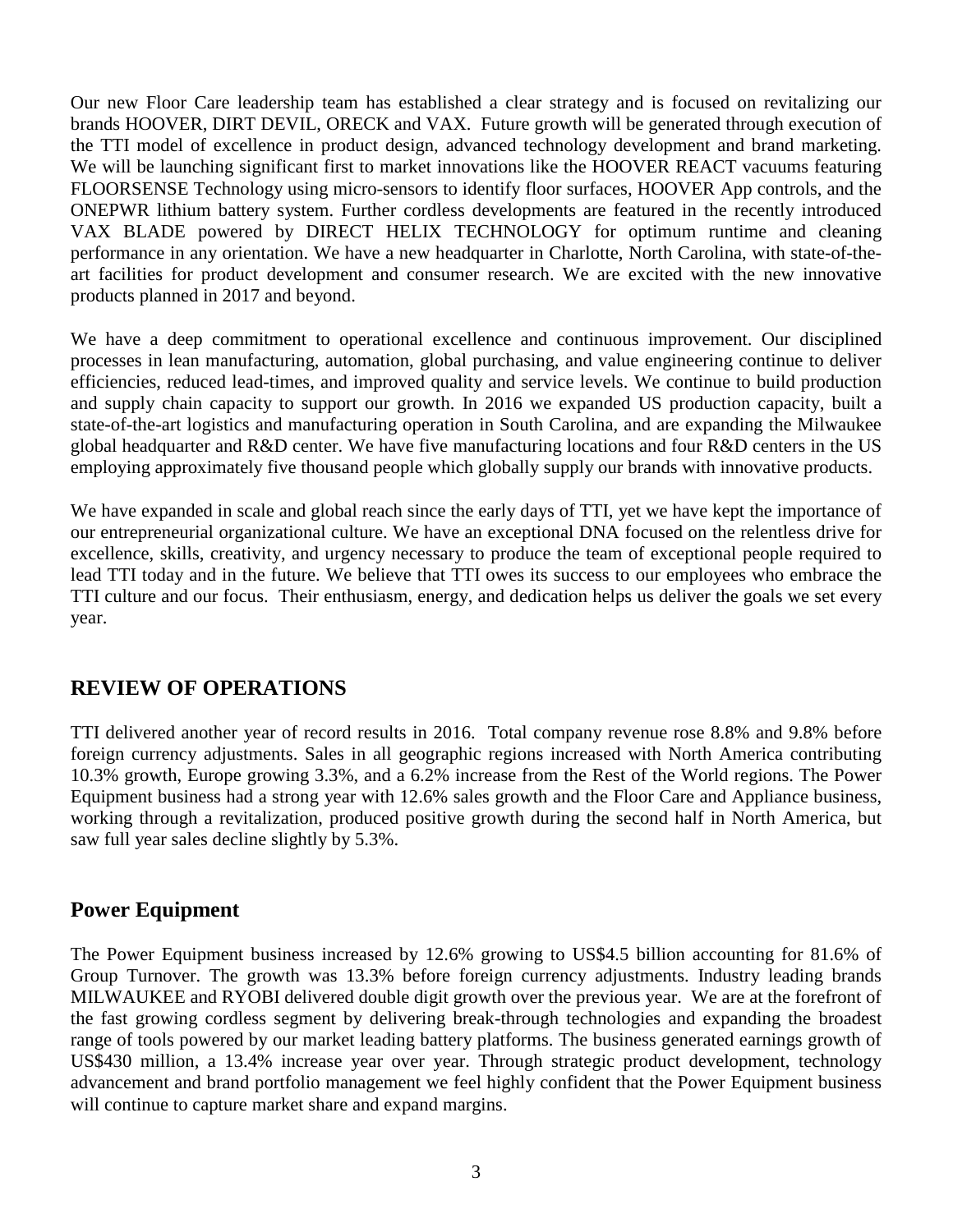### *Industrial Tools*

MILWAUKEE delivered another year of strong results with 19.7% sales growth in the global industrial tool market. The introduction of innovative new products, execution of effective end user and distribution conversion initiatives, entry into large adjacent categories, and a focus on commercial and operations excellence resulted in growth which has consistently outpaced the market. The business is capturing growth opportunities through the execution of the MILWAUKEE strategy dedicated to delivering high performance products targeted at professional with a system-wide product range. The state of the art product development process is creating performance-driven solutions designed with the most advanced technology delivering unrivalled productivity to end users. A focused strategy in targeting trade users, such as electrical, mechanical and plumbing, is increasing the commercial opportunities as the MILWAUKEE cordless platform continues to expand.

### *Power Tools*

The power tool business captured market share gains across the core cordless power tool business by converting corded end-users to cordless innovation and yielding further growth through adjacent category expansion into cordless hydraulic tools and high output lighting as examples. The subcompact M12 and M18 Cordless Systems continued to penetrate global markets at a rapid pace with disruptive cordless technology, putting these battery platforms at the forefront of the industry. The M18 is the fastest growing system for professionals, with over 125 fully compatible tool solutions on a single battery platform.

MILWAUKEE brand introduced the first generation FUEL cordless technology in 2012. M18 FUEL leverages a breakthrough high-performance brushless motor technology, system electronics and REDLITHIUM battery technology with performance capable of replacing the need for cords, hoses, and petrol cans from job sites. MILWAUKEE continues developing new innovative products integrating the next generation M18 FUEL technology and now offers over 45 M18 cordless power tools leveraging M18 FUEL technology. The new M18 REDLITHIUM HIGH DEMAND 9.0 Battery Pack is the most capable 18V battery in the industry. It is engineered for high power requirement applications and has full system compatibility, which means the HIGH DEMAND 9.0 Battery Pack will power the entire range of M18 tools. Leveraging the new HIGH DEMAND 9.0 Battery Pack are a number of break-through M18 FUEL tools. The M18 FUEL 10" Dual Bevel Sliding Compound Miter saw was designed to meet the demanding needs of professionals by delivering corded cutting performance. The M18 FUEL 1-9/16" SDS Max Rotary Hammer is the first-to-market 18V SDS Max cordless solution which drills as fast as a corded equivalent. The M18 FUEL SURGE 1/4" Hex Hydraulic Driver is the quietest cordless fastening solution on the market. Incorporating the new FLUID-DRIVE Hydraulic Powertrain, the tool delivers up to 50% quieter operation, 3X less vibration and faster driving speeds compared to standard impacts. MILWAUKEE brand will continue to leverage M18 FUEL technology with new introductions in 2017 including a new line of M18 FUEL Outdoor Power Equipment, M18 FUEL Fastening Tools and the M18 FUEL Metal Cutting Circular Saw.

The FORCELOGIC platform continues to exceed end user expectations with the recent introduction of the M18 FORCELOGIC Press Tool, the industry's first brushless press tool. FORCELOGIC's state-of-the-art technology enables the M18 Press Tool to be the smallest and lightest full-sized press tool on the market, delivering 20% more run time and 10% faster cycle time which maximizes user productivity. MILWAUKEE will expand the FORCELOGIC platform with the introduction of the M18 FORCELOGIC Overhead Cable Cutter, M18 FORCELOGIC 12T Crimper, and the innovative M18 FORCELOGIC Underground Cable Cutter.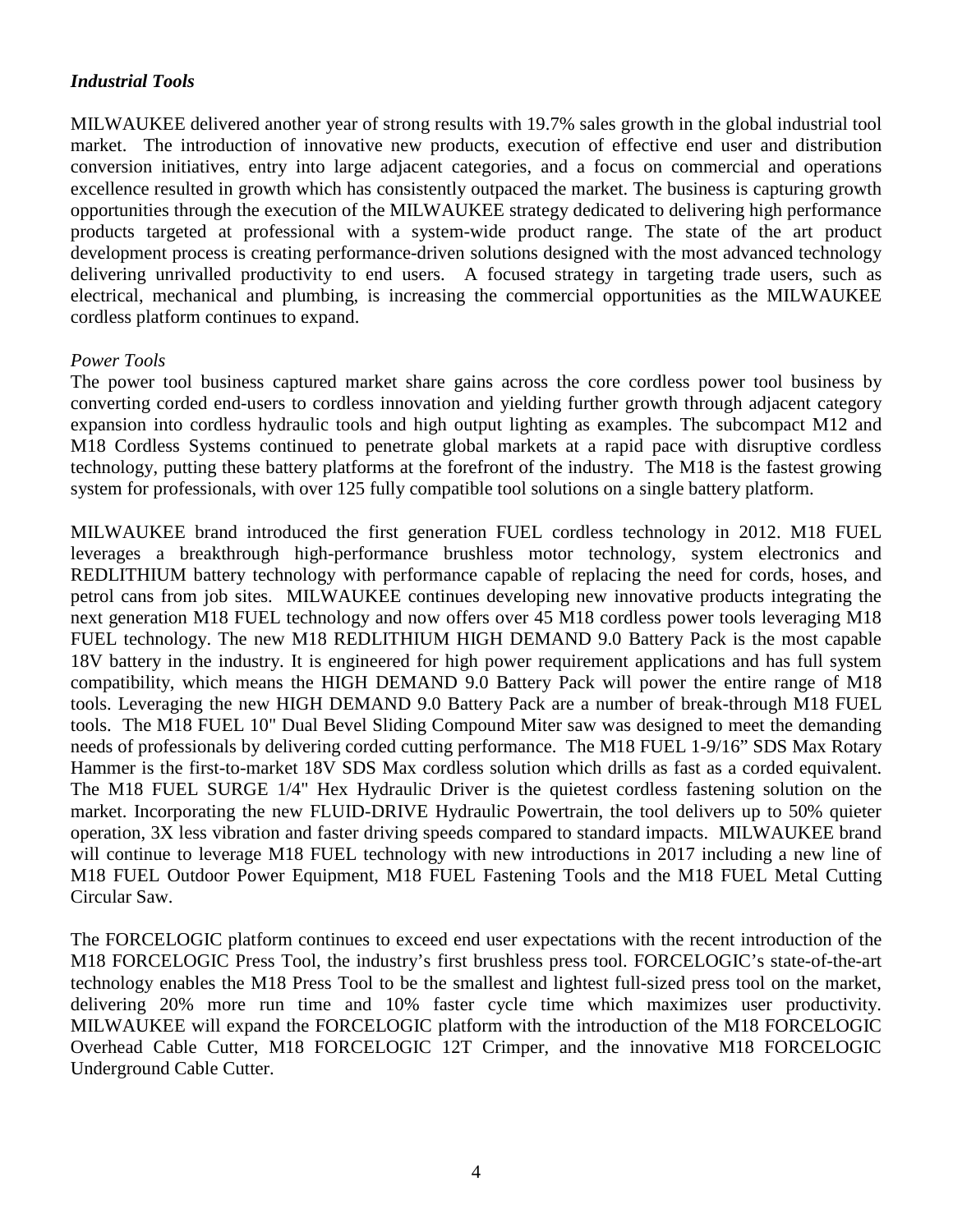The 2017 introduction of the MILWAUKEE TICK Tool and Equipment Tracker could become the most versatile BLUETOOTH tracker on the market. With multiple attachment options and a low-profile design, users can glue, screw, rivet or strap the MILWAUKEE TICK Tool to anything. Weather, water, and dust proof ratings ensure that the MILWAUKEE TICK Tool and Equipment Tracker will survive every environment. The MILWAUKEE TICK Tool will reliably provide tracking beacons anytime, anywhere. End users can now receive notifications on low battery, service reminders, missing tools, and location services, all powered by the ONE-KEY application.

The cordless High Output light-emitting diode ("LED") Lighting range, powered by the M12 and M18 Cordless Systems, continues to rapidly replace antiquated lighting solutions at job sites. The M18 ROCKET LED Tower Light/Charger, M18 RADIUS LED Compact Site Light with ONE-KEY technology, and the M18 Utility Bucket Light add to our stable of innovative lighting solutions for the trades. These new lights utilize the most advanced LED technology, versatile product designs, and REDLITHIUM Battery Packs to bring a new level of productivity to the jobsite.

### *Accessories*

The introduction of the AX with Carbide Teeth helped our accessories business deliver double-digit growth in 2016. This market disruption was driven by combining proven SAWZALL blade attributes with tungsten carbide-tipping technology. These new SAWZALL blades last 30 times longer than traditional bi-metal blades, cut faster than any blade in the industry, and can cut through a large range of materials found in the most demanding demolition projects. As the range continues to expand with the continued new product introductions in the accessories category such as HOLE DOZER, SHOCKWAVE, RED HELIX, and now AX, we have significantly grown our distribution in our targeted geographies.

### *Hand Tools*

The MILWAUKEE Hand Tool business delivered excellent growth across key categories. Tape Measures had significant growth driven by user-focused innovation and a continuous emphasis on quality. Investments in the operations have set the foundation for strategic growth in this large, global category. Advancements in FASTBACK knives and 6-in-1 Pliers, in addition to new category investment contributed to strong growth across the business. The MILWAUKEE brand Work Gloves, leveraging innovative SMARTSWIPE Technology, allow users to operate smart devices without removing their gloves. Successful Steel Storage expansion included an innovative 60" workbench and 30" combination unit, resulting in double-digit growth. The CHEATER Pipe Wrench delivered disruptive innovation into the large pipe wrench category leading to strong user adoption delivering significant growth in this segment. Leveraging the Empire Level technology, the new MILWAUKEE REDSTICK Box Levels provide industry-leading performance with best-in-class vial readability, frame durability, and magnet strength. The ALL-METAL BACKBONE feature provides the strongest, most durable frame ensuring long-life accuracy. SHARPSITE Vial Technology provides best-in-class readability with a magnified bubble and high-visibility vial spirit. A complete line of Compact Levels and Torpedo levels and new manufacturing operations set the stage for growth in the critical layout category. The EMPIRE brand continues to grow at double-digits with strong results across all channels of distribution and incremental growth globally. New product introductions included an innovative new line of compact levels and torpedo levels in addition to marketspecific introductions to support global growth.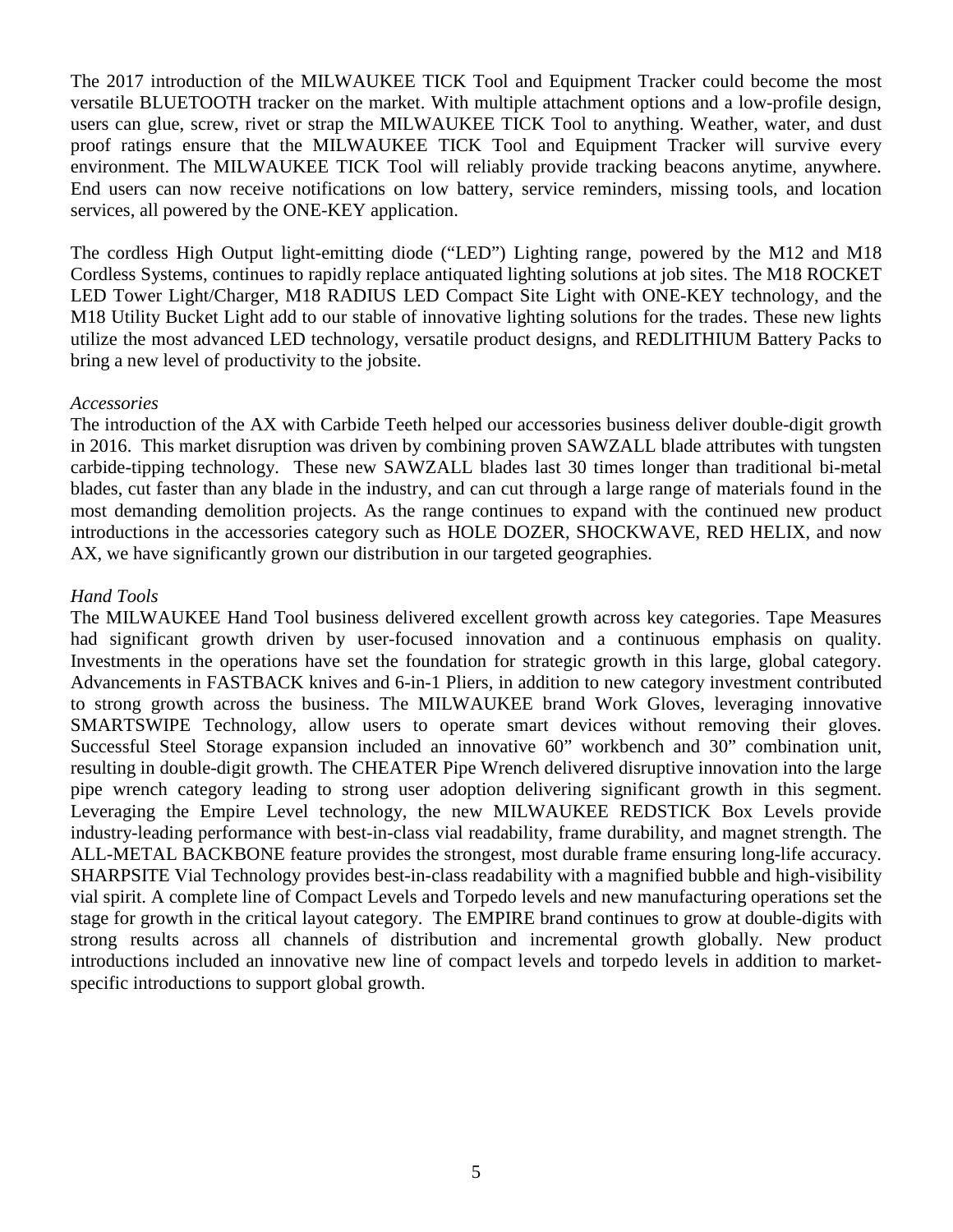### *Consumer and Professional Tools*

#### *RYOBI Tools*

The RYOBI brand continued its dominant global consumer DIY market share position with innovative new product introductions. The leading 18V RYOBI ONE+ cordless system of tools and batteries grew by well over one million new customers in 2016. The RYOBI brand, once again, provided the user with a wide array of new products applying cutting-edge technology that makes every DIY project easier. The vitality rate of new products continues at a fast pace. Important new additions to the expanding ONE+ platform include the new ONE+ QUIETSTRIKE Pulse Driver which produces more power and speed than a drill but with 50% less noise than an impact driver. The new ONE+ LED Workbench Light features a rotating 270° arm concentrating light in a given area and runs up to 9 hours on a single charge. The ONE+ Dual Power LED Spot Light delivers 2,500+ Lumens and runs on either RYOBI ONE+ batteries or a 12V automotive cord. In addition to creating ONE+ cordless tools with corded like performance, the RYOBI brand also introduced the new Brushless Hammer Drill and Brushless Belt Sander. The new ONE+ Belt Sander is first-to-market innovation providing extended runtime and performance while the new ONE+ Hammer Drill delivers up to 750 in. lbs. of torque and 50% more run time so you can power through the toughest drilling and driving applications.

#### *AEG Professional Tools*

Sales of AEG brand professional power tools in EMEA and ANZ regions continue to expand through cordless new product introductions utilizing the AEG 18V battery system. The recent additions to our AEG 18V Brushless range include the 5 Amp hour battery pack which gives up to 6 times more runtime compared to the previous generation, the AEG 18V Compact Brushless Hammer Drill Kit, and revolutionary Brushless Oil Pulse driver, all best-in-class tools for the professional user. We have an exciting pipeline of new AEG 18V kits and promotions to enhance the success of the AEG 18V range and introduced more high performance tools used in construction such as lighting, compressors, pneumatics, circular saws, miter saws, and tile saws. These innovative products aimed at the professional user are driving the expansion of the AEG brand in our targeted markets.

#### *Outdoor Products*

The Outdoor Product business produced strong sales results and delivered market gains in 2016. The performance was generated by the ongoing introduction of innovative new products into the growing cordless RYOBI ONE+ 18V and RYOBI 40V systems plus a new AEG 58V range of products. The continued expansion of our cordless outdoor product range is both taking share from traditional petrol products and growing the market demand with the improving benefits of cordless.

#### *RYOBI Outdoor*

The introduction of four new high performance RYOBI ONE+ 18V LITHIUM+ tools aimed at the more demanding lawn and garden users is successfully converting petrol users to cordless and solidifying the RYOBI brand as the leader in the cordless DIY segment. The RYOBI brand now has a full range of walk behind cordless lawnmowers powered by RYOBI ONE+ 18V and RYOBI 40V platforms that are quickly generating new demand and penetrating the category. These RYOBI brand new cordless outdoor products are fully compatible with either the RYOBI ONE+ 18V or RYOBI 40V battery systems. There is more opportunity to grow the cordless outdoor category with new products like the break-through RYOBI 40V pressure washer.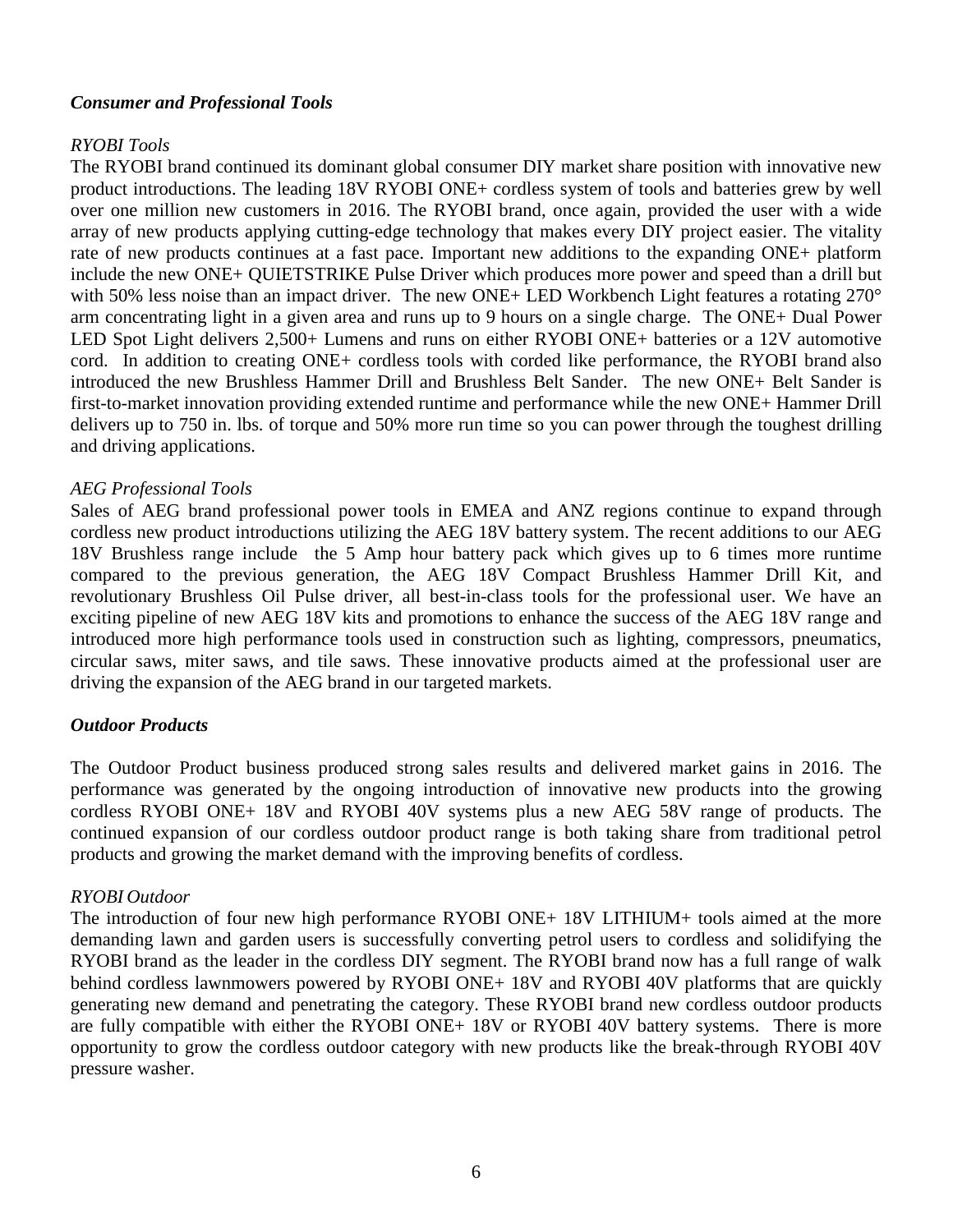Sales of gas powered products and accessories are growing. The range of RYOBI brand gas trimmers with a powerful full crankshaft engine and a new family of RYOBI branded gas chain saws delivering professional features and improved performance at consumer price points drove sales growth. The EXPAND IT line of RYOBI trimmer attachments have been a tremendous success and have been delivering double digit growth driven by great merchandising and marketing.

### *AEG Professional*

AEG introduced a new cordless range of outdoor products targeted at professional grade end-users. The powerful AEG 58V lithium battery platform adapts across the product line offering unbeatable end-user convenience, ease-of-use benefits for each product and enhanced productivity for the professional landscaping projects or home gardening jobs. The AEG 58V lawn mower, blower, chain saw, hedge trimmer and line trimmer deliver exceptional performance and are examples of the strong product roadmap to expand the range going forward.

# **Floor Care and Appliances**

We are positioning the Floor Care and Appliances business for growth. Sales declined slightly for the full year, down 5.3% largely due to negative foreign exchange impact, particularly in our UK business, and a slight slowdown in the household appliance market. The largest segment, North America, returned to growth in the second half of 2016 with HOOVER, DIRT DEVIL, and ORECK brands all delivering sales increases. At US\$1.0 billion in sales, the segment accounted for 18.4% of total Company revenue. The business improved profit margins by 10 basis points, offsetting the slight decline in sales. This was achieved though effective mix, the introduction of new products and the discontinuation of the lower margin products. Operational efficiencies were gained from global sourcing programs and the North America logistic center consolidation. The new North America headquarters in Charlotte, North Carolina is providing a world class environment for recruiting talent, new product innovation, cordless and technology development, and a creative marketing center.

### *North America*

The HOOVER brand is undergoing a significant revitalization of its product portfolio. In 2016 the first phase of new vacuums targeting the fast growing cordless categories were launched, laying the foundation for future product innovations. The high performance cordless stick vacs, CRUISE and LINX SIGNATURE, first generation of QUEST series cordless robots and SPOTLESS, an innovative wet vac with self-cleaning function, all contributed to the positive sales growth in the second half. The next generation of new products like the HOOVER REACT vacuums series featuring FLOORSENSE Technology using micro-sensors to identify floor surfaces, HOOVER Application controls, and the ONEPWR lithium battery system are set for 2017 introductions.

The DIRT DEVIL brand product development and merchandising focuses on the younger consumer demographic. We successfully introduced a new line of high performance upright Power Max vacuums and Power Stick which helped drive sales in the second half. The next generation product launch in 2017 will be significant with easy-to-maneuver lightweight cordless and corded stick vacs and upright vacuums. ORECK consumer brand launched ELEVATE, a premium range of high-performance vacuums across its established ORECK independent store base in North America.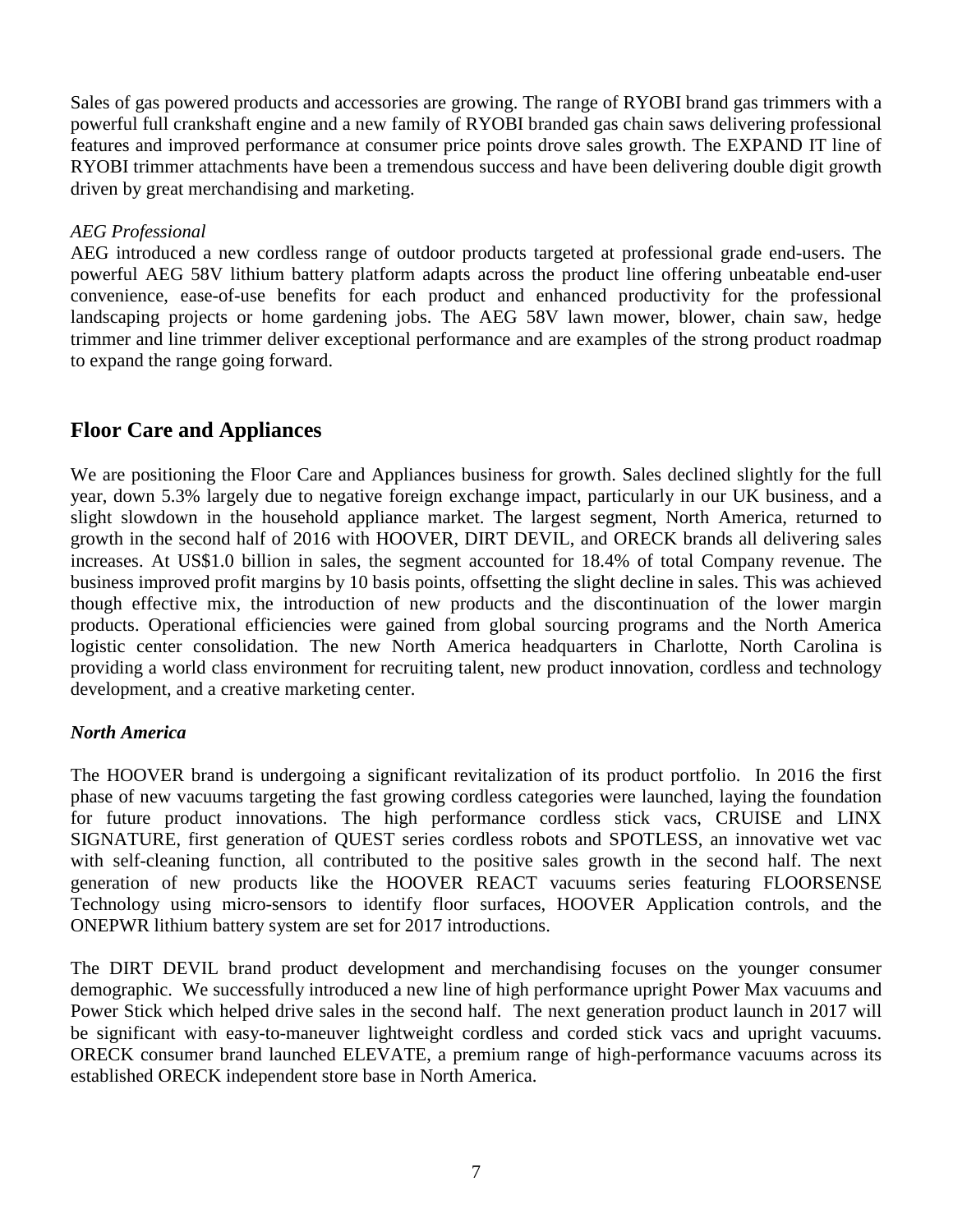The HOOVER Commercial brand launched the cordless M-PWR backpack products with very positive market response with trials in large hospitality facilities and high volume end user applications. This launch success combined with the ORECK Commercial brand sales progress and an expanded commercial distribution contributed to double digit sales growth in this strategic segment. The new ORECK Commercial cordless M-PWR 20V line targeted at the hospitality and food service segments were launched at the end of 2016 and are breaking new ground for quick response, commercial cleaning demands with cordless technology solutions. We have expanded our investment in manufacturing technology at our Cookeville, Tennessee facility. We have already started assembly of our 40v and 20v commercial battery platforms and we will continue expanding our manufacturing output with the development of exciting new product under the Oreck brand.

### *Europe*

The VAX brand had success with the early stages of launching a completely new cordless product range, but faced slow market demand in the UK and negative impact from foreign currency adjustments. The first product introduction was the new lightweight cordless SlimVac, weighing only 2.1kgs and boasting effortless cleaning performance for a variety of cleaning needs. This product delivered strong sales throughout the second half of the year. The new VAX BLADE cordless pole vac using our DIRECT HELIX TECHNOLOGY that optimizes runtime, a market leading 45 minutes, and cleaning performance in any orientation was successfully introduced in late 2016.

The new cordless DIRT DEVIL FUSION robot cleaner, offering four different cleaning modes, a 60-minute runtime, and an automatic return to docking station was recently introduced. The ranges of cordless stick vacs and existing robots continued strong sales momentum in France and key markets. The business in Central Europe exited low margin wholesaler markets and moved distribution focus to support the expansion into higher priced cordless categories. The DIRT DEVIL brand continues to grow its European distribution presence with recent launches in completely under-represented markets.

## **DIVIDEND**

The Directors have recommended a final dividend of HK30.00 cents (approximately US3.86 cents) per share with a total of approximately US\$70,807,000 for the year ended December 31, 2016 (2015: HK23.25 cents (approximately US2.99 cents)) payable to the Company's shareholders whose names appear on the register of members of the Company on May 26, 2017. Subject to the approval of the shareholders at the forthcoming annual general meeting of the Company, the proposed final dividend is expected to be paid on or about June 23, 2017. This payment, together with the interim dividend of HK20.00 cents (approximately US2.57 cents) per share (2015: HK16.00 cents (approximately US2.06 cents)) paid on September 23, 2016, makes a total payment of HK50.00 cents (approximately US6.44 cents) per share for 2016 (2015: HK39.25 cents (approximately US5.05 cents)).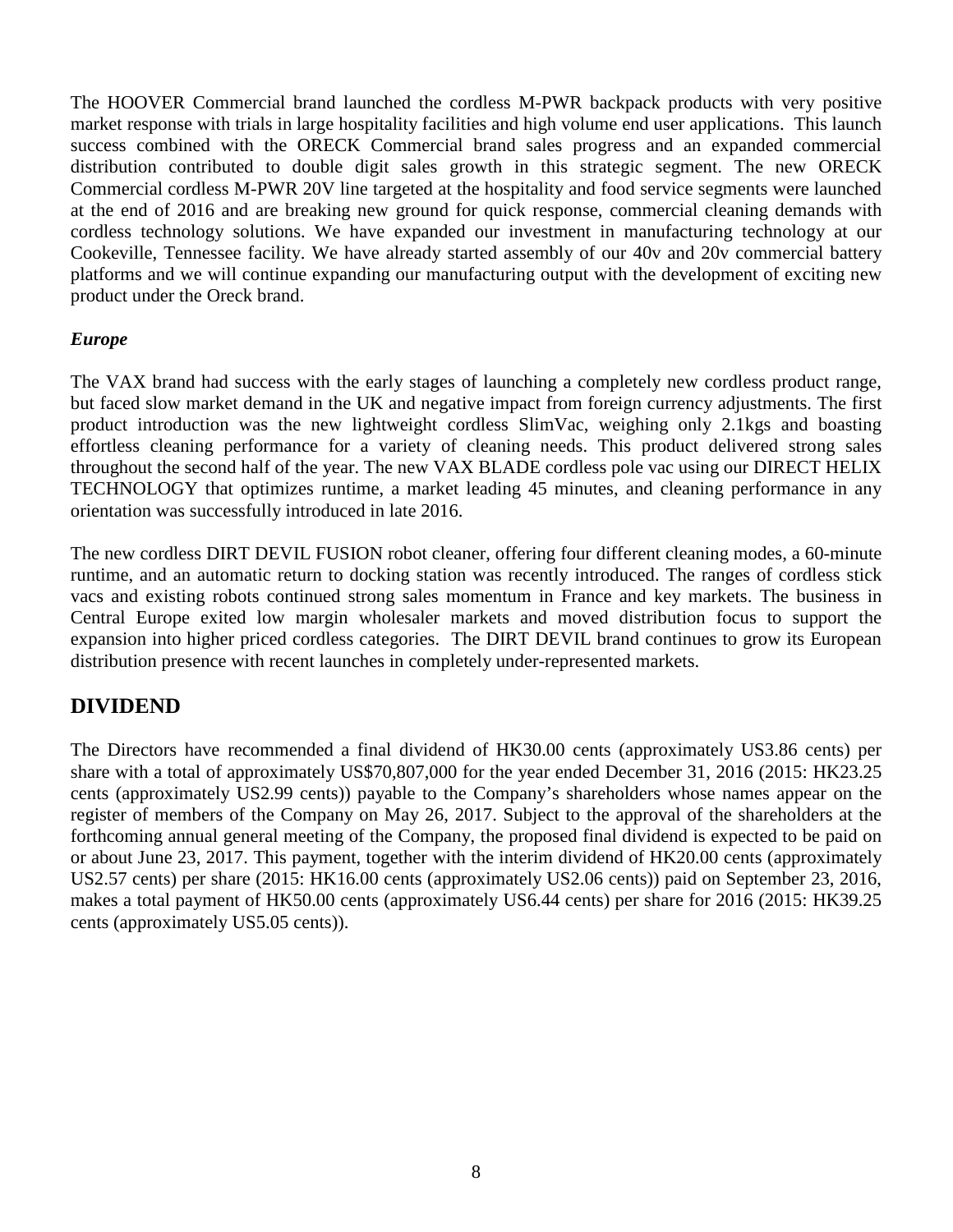# **FINANCIAL REVIEW**

## **FINANCIAL RESULTS**

### *Result Analysis*

The Group's revenue for the year amounted to US\$5.5 billion, an increase of 8.8% as compared to US\$5.0 billion in 2015. Profit attributable to Owners of the Company amounted to US\$409 million as compared to US\$354 million in 2015, an increase of 15.4%. Basic earnings per share for the year improved to US22.32 cents as compared to US19.37 cents in 2015.

EBITDA amounted to US\$641 million, an increase of 12.5% as compared to US\$570 million in 2015.

EBIT amounted to US\$450 million, an increase of 12.6% as compared to US\$400 million in 2015.

### *Gross Margin*

Gross margin improved to 36.2% as compared to 35.7% last year. The margin improvement was the result of new product introduction, category expansion, improvements in operational efficiency and supply chain productivity.

### *Operating Expenses*

Total operating expenses for the year amounted to US\$1,540 million as compared to US\$1,403 million in 2015, representing 28.1% of turnover (2015: 27.9%). The increase was mainly due to the strategic spent on advertising and promotion on new products.

Investments in product design and development amounted to US\$147 million, representing 2.7% of turnover (2015: 2.5%) reflecting our continuous strive for innovation. We will continue to invest to create breakthrough technology and deliver broad base end-user products and categories as these are most critical not only to maintain sales growth momentum but also margin expansions.

Net interest expenses for the year amounted to US\$10 million as compared to US\$13 million in 2015, a reduction of US\$3 million or 21.1%. Interest coverage, expressed as a multiple of EBITDA to total interest was 30.0 times (2015: 24.8 times).

The effective tax rate, being tax charged for the year to before tax profits was at 7.1% (2015: 8.5%). The Group will continue to leverage its global operations and fine-tone its tax plans to meet with tax rules changes in various jurisdictions to ensure the low effective tax rate is sustainable going forward.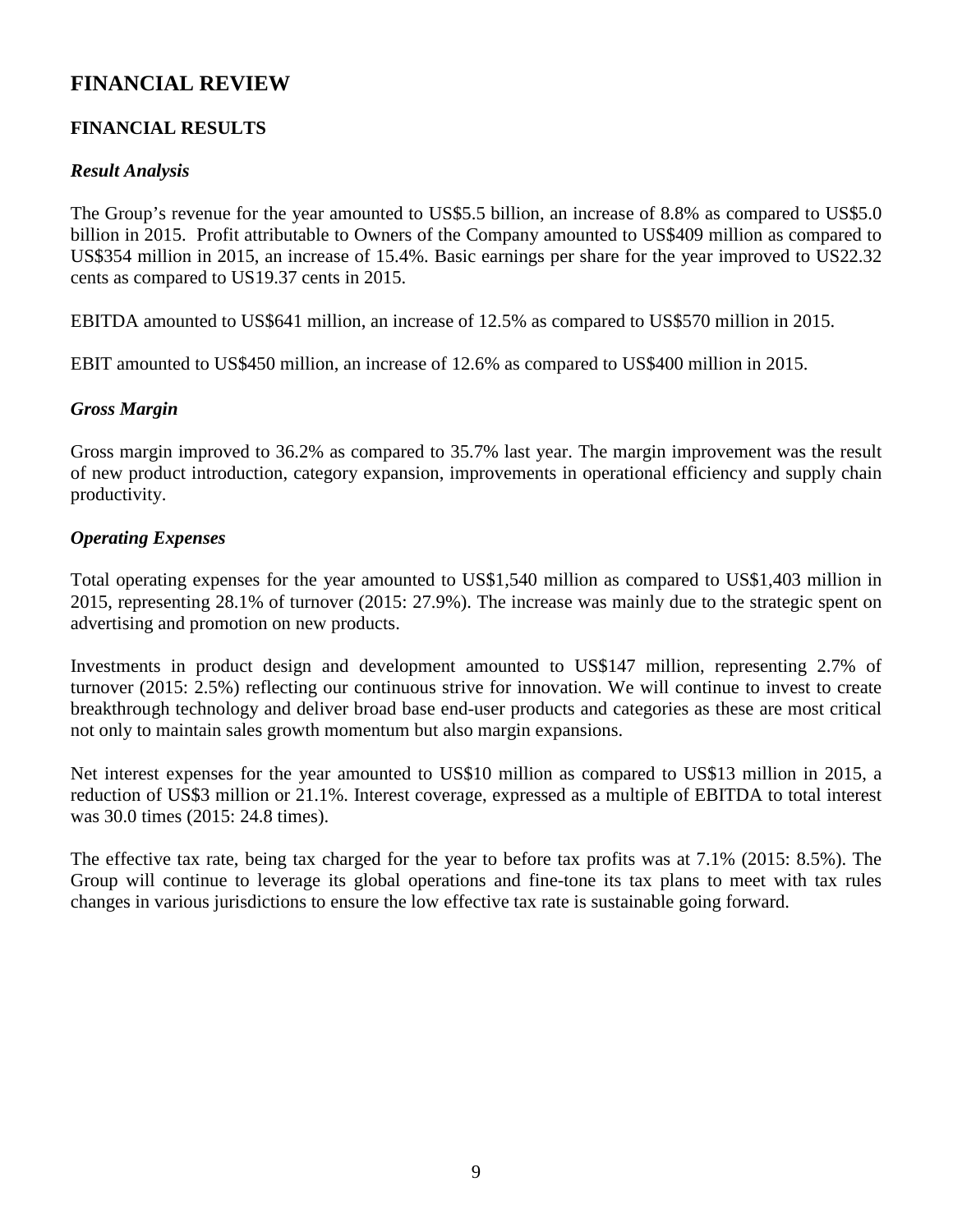### **LIQUIDITY AND FINANCIAL RESOURCES**

### *Shareholders' Funds*

Total shareholders' funds amounted to US\$2.4 billion as compared to US\$2.2 billion in 2015. Book value per share was at US\$1.31 as compared to US\$1.18 last year, an increase of 11.0%.

### *Financial Position*

The Group continued to maintain a strong financial position. As at December 31, 2016, the Group's cash and cash equivalents amounted to US\$805 million (2015: US\$775 million), of which 53.9%, 21.9%, 10.1% and 14.1% were denominated in US\$, RMB, EUR and other currencies respectively.

The Group's net gearing, expressed as a percentage of total net borrowing (excluding bank advance from factored trade receivables which are without recourse in nature) to equity attributable to Owners of the Company, was at 5.2% as compared to 13.4% last year. The gearing improvement is the result of very disciplined and focused management over working capital. The Group remains confident that gearing will remain low going forward.

### *Bank Borrowings*

Long term borrowings accounted for 52.8% of total debts (2015: 42.9%).

The Group's major borrowings continued to be in US Dollars and in HK Dollars. Borrowings are predominantly LIBOR or Hong Kong best lending rates based. There is a natural hedge mechanism in place as the Group's major revenues are in US Dollars and currency exposure therefore is low. Currency, interest rate exposures, and cash management functions are all being closely monitored and managed by the Group's treasury team.

### *Working Capital*

Total inventory was at US\$1,296 million as compared to US\$1,190 million in 2015. Days inventory maintained at 86 days. The higher inventory days as compared to past years was mainly due to the strategic decision to carry a higher level of inventory to support our service level, considering our high growth momentum. The Group will continue to focus in managing the inventory level and improve inventory turns.

Trade receivable turnover days were at 62 days as compared to 60 days last year. Excluding the gross up of the receivables factored which is without recourse in nature, receivable turnover days were at 57 days as compared to 55 days last year. The Group is comfortable with the quality of the receivables and will continue to exercise due care in managing the credit exposure.

Trade payable days were 89 days as compared to 84 days in 2015.

Working capital as a percentage of sales was at 16.4% as compared to 17.0% in 2015.

### *Capital Expenditure*

Total capital expenditures for the year amounted to US\$190 million (2015: US\$232 million).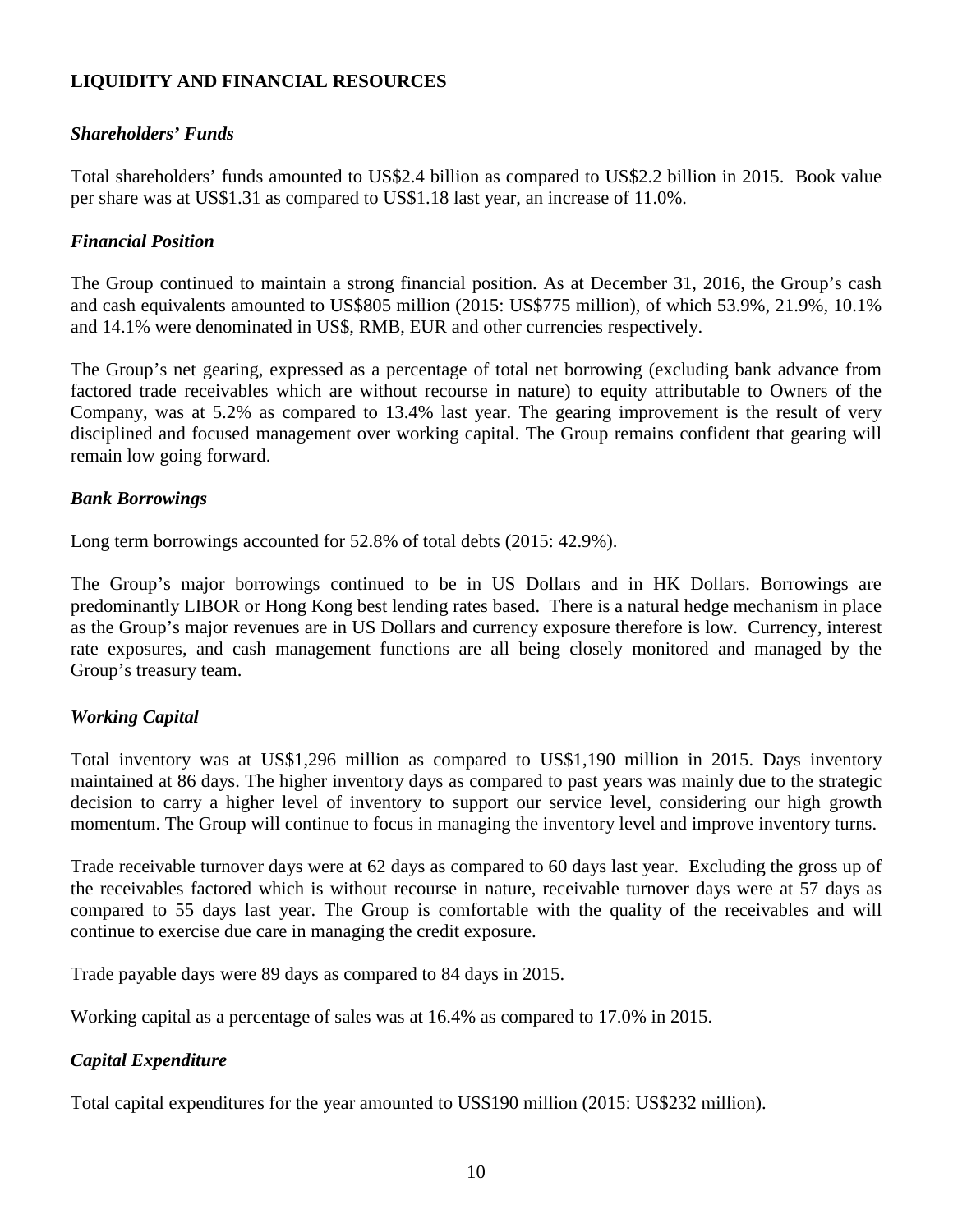### *Capital Commitments and Contingent Liabilities*

As at December 31, 2016, total capital commitments for the acquisition of property, plant and equipment contracted for but not provided amounted to US\$33 million (2015: US\$21 million), and there were no material contingent liabilities or off balance sheet obligations.

### *Charge*

None of the Group's assets are charged or subject to encumbrance.

### *Major Customers and Suppliers*

For the year ended December 31, 2016

- (i) the Group's largest customer and five largest customers accounted for approximately 44.8% and 55.1% respectively of the Group's total revenue; and
- (ii) the Group's largest supplier and five largest suppliers accounted for approximately 5.3% and 18.0% respectively of the Group's total purchases (not including purchases of items which are of a capital nature).

As far as the Directors are aware, none of the Directors, their associates or any shareholders who owned more than 5% of TTI's share capital had any interest in the five largest customers or suppliers of the Group.

## **HUMAN RESOURCES**

The Group employed a total of 20,642 employees as at December 31, 2016 (2015: 20,517) in Hong Kong and overseas. Total staff cost for the year under review amounted to US\$807 million (2015: US\$727 million).

The Group regards human capital as vital for the Group's continuous growth and profitability and remains committed to improving the quality, competence and skills of all employees. It provides job-related training and leadership development programs throughout the organisation. The Group continues to offer competitive remuneration packages, discretionary share options and bonuses to eligible staff, based on the performance of the Group and the individual employee.

## **CORPORATE STRATEGY AND BUSINESS MODEL**

The Group is a world-class leader in design, manufacturing and marketing of power tools, outdoor power equipment and floor care for consumers, professional and industrial users in the home improvement, infrastructure and construction industries. We are committed to implementing our long term strategic plan that focuses on "Powerful brands, Innovative Products, Operational Excellence and Exceptional People".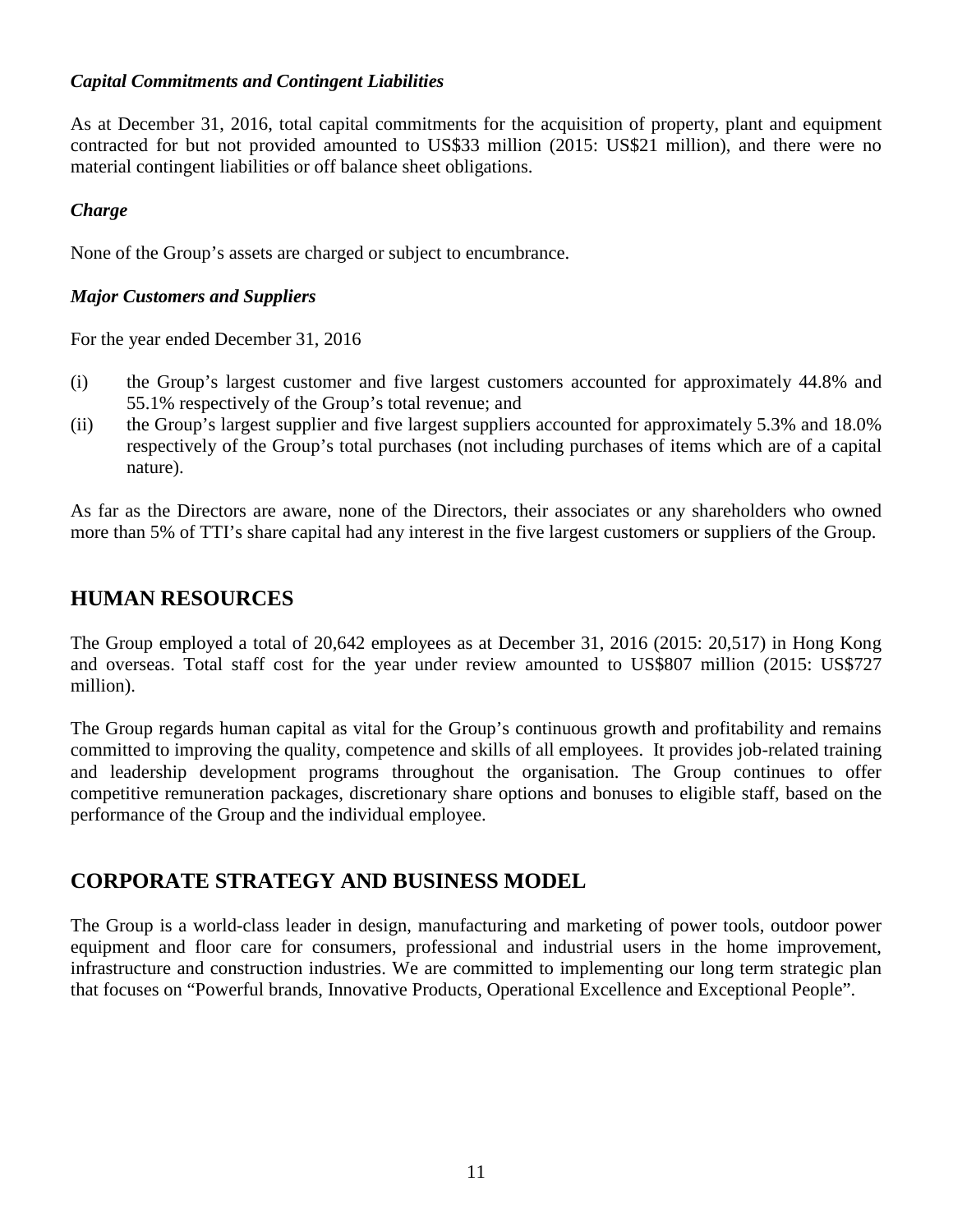We continue to strengthen our portfolio of powerful brands with a focused marketing approach. Brands extension into new product categories and under-represented markets enable us to generate outstanding growth. Geographic expansion will be a highlight of TTI's future, our long term strategy is to aggressively build our business both inside and outside North America and we have spent relentless efforts to expand and establish presence in high potential markets around the world.

Introducing innovative new products is the centerpiece of our long term strategy. We continue to invest in building a high-speed product development process, enabling us to respond faster to customer requests and emerging opportunities, giving us a vigorous competitive advantage.

Our strategy in operational excellence will continue, we will drive further gains in efficiency across our manufacturing operations, supporting further margin improvement.

We continue to deploy our Leadership Development Program (LDP) to develop our pool of talent for the future. The LDP initiative is successfully feeding talent into key positions throughout the company.

# **REVIEW OF FINANCIAL INFORMATION**

The Audit Committee has reviewed with senior management of the Group and Messrs Deloitte Touche Tohmatsu the accounting principles and practices adopted by the Group and has discussed internal controls and financial reporting matters, including the review of Group's consolidated financial statements for the year ended December 31, 2016. The Board acknowledges its responsibility for the preparation of the accounts of the Group.

# **COMPLIANCE WITH THE CORPORATE GOVERNANCE CODE OF THE LISTING RULES**

The Company has complied with all the code provisions of the Corporate Governance Code set out in Appendix 14 of the Rules Governing the Listing of Securities on the Stock Exchange of Hong Kong Limited (the "Listing Rules") (the "Corporate Governance Code") throughout the year ended December 31, 2016, save that none of the Directors are appointed for a specific term since they are subject to retirement by rotation and re-election in accordance with the Articles of Association of the Company. Under Article 107(A) of the Articles of Association of the Company, one-third of the board of directors (the "Board") must retire by rotation at each general meeting of the Company, and if eligible, offer themselves for reelection.

The Company has also voluntarily complied with a number of the recommended best practices set out in the Corporate Governance Code, aimed at further enhancement of the Company's corporate governance standard as well as promotion of the best interests of the Company and shareholders as a whole.

# **COMPLIANCE WITH THE MODEL CODE OF THE LISTING RULES**

The Board has adopted the provisions of the Model Code for Securities Transactions by Directors of Listed Issuers set out in Appendix 10 of the Listing Rules (the "Model Code"). Specific enquiries have been made with all Directors who have confirmed that they have fully complied with the required standards as set out in the Model Code during the year ended December 31, 2016.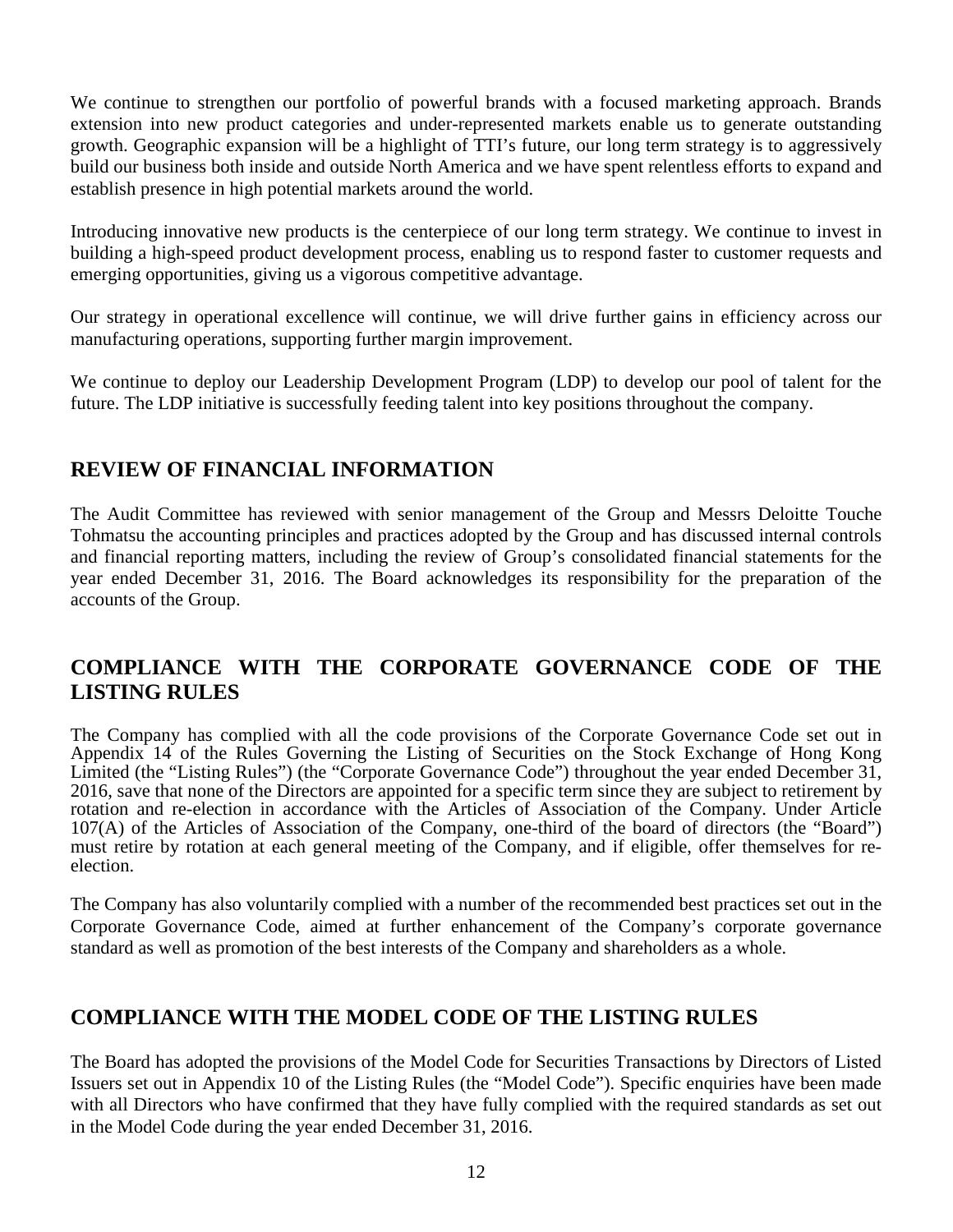# **PURCHASE, SALE OR REDEMPTION OF SECURITIES**

Other than 2,403,500 ordinary shares of the Company purchased on-market for satisfying the awarded shares granted under the Company's share award scheme (details of which will be set out in the Corporate Governance Report to be included in the Company's 2016 Annual Report), a total of 3,000,000 ordinary shares were bought back by the Company during the year at prices ranging from HK\$27.50 to HK\$28.60 per share. Among these bought back shares, 1,500,000 shares were settled and cancelled during 2016 and 1,500,000 shares were settled and cancelled in January 2017. The aggregate amount paid by the Company for such buy-backs cancelled during 2016 amounting to US\$5,425,000 was charged to the retained earnings.

The shares bought back were cancelled and accordingly the issued share capital of the Company was reduced.

The buy-backs of the Company's shares during the year were effected by the Directors pursuant to the mandate granted by shareholders at the previous annual general meeting, with a view to benefiting shareholders as a whole by enhancing the net asset value per share and earnings per share of the Company.

Except as disclosed above, neither the Company nor any of its subsidiaries purchased, redeemed or sold any of the Company's listed securities during the year.

# **CLOSURE OF REGISTER OF MEMBERS**

The register of members of the Company will be closed for the following periods:

To ascertain members' eligibility to attend and vote at the 2017 Annual General Meeting, the register of members of the Company will be closed from May 17, 2017 to May 19, 2017, both days inclusive, during which period no transfers of shares will be effected. In order to qualify to attend and vote at the 2017 Annual General Meeting, all transfers accompanied by the relevant share certificates must be lodged with the Company's share registrars, Tricor Secretaries Limited, at Level 22, Hopewell Centre, 183 Queen's Road East, Hong Kong for registration not later than 4:00 p.m. on May 16, 2017.

To ascertain members' entitlement to the final dividend, the register of members of the Company will be closed on May 26, 2017 when no transfers of shares will be effected. In order to qualify for the final dividend, all transfers accompanied by the relevant share certificates must be lodged with the Company's share registrars, Tricor Secretaries Limited, at Level 22, Hopewell Centre, 183 Queen's Road East, Hong Kong for registration not later than 4:00 p.m. on May 25, 2017.

# **ANNUAL GENERAL MEETING**

The annual general meeting of the Company will be held on May 19, 2017 and the notice of the annual general meeting will be published and dispatched to the shareholders of the Company within the prescribed time and in such manner as required under the Listing Rules.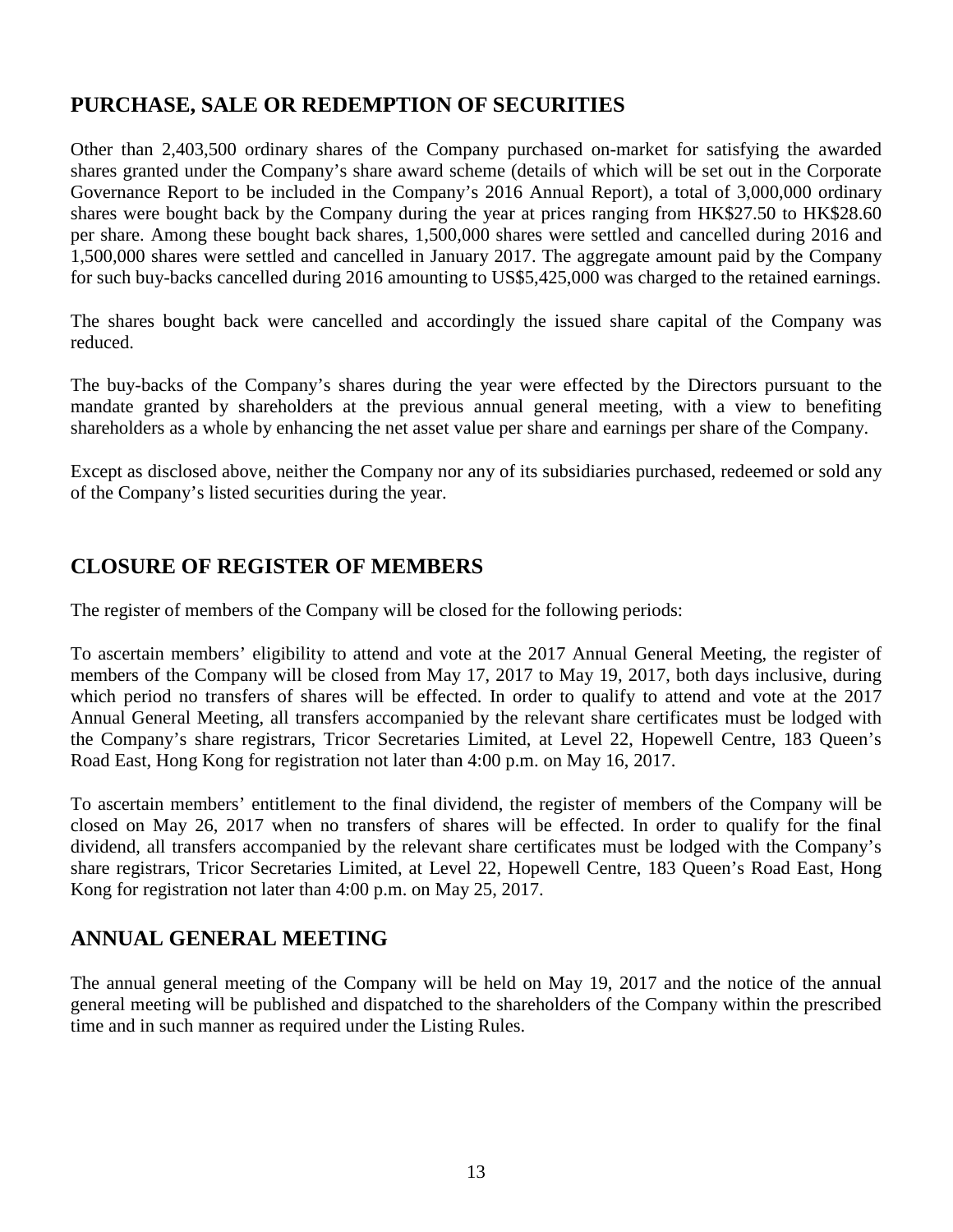# **EXCITING FUTURE**

Over the years, we have set the stage for a very exciting future. We have built an amazing brand portfolio, invested in world class talent, and driven innovation that is state of the art with speed to market that is second to none. We are approaching a decade of delivering year over year record performance and our dedication and commitment that got us to where we are has more momentum than ever. Our new product flow will continue and we are extremely excited about the innovation that we have coming which will feed into our product pipeline well into the future. We understand the importance of not becoming complacent and our relentless focus on our strategic drivers is what continues to keep our foundation strong. We will continue exploring new strategic initiatives while at the same time expanding our core business into new categories and geographies.

We are delighted with TTI's success in 2016 and even more excited about 2017. On behalf of the Board, we would like to express our gratitude to our customers and everyone at TTI for their commitment, support and creativity to make TTI what it is today. TTI is an outstanding, industry leading company with vast opportunity. We look forward to our continued success in achieving our goals and delivering strong performance.

> By Order of the Board **Horst Julius Pudwill**  Chairman

### Hong Kong, March 14, 2017

*As at the date of this announcement, the Board comprises five group Executive Directors, namely Mr Horst Julius Pudwill (Chairman), Mr Stephan Horst Pudwill (Vice Chairman), Mr Joseph Galli Jr. (Chief Executive Officer), Mr Patrick Kin Wah Chan and Mr Frank Chi Chung Chan, two Non-executive Directors, namely Prof Roy Chi Ping Chung BBS JP and Mr Camille Jojo and five Independent Nonexecutive Directors, namely Mr Christopher Patrick Langley OBE, Mr Manfred Kuhlmann, Mr Peter David Sullivan, Mr Vincent Ting Kau Cheung and Mr Johannes-Gerhard Hesse.*

*This results announcement is published on the websites of the Company (www.ttigroup.com) and the HKExnews (www.hkexnews.hk).* 

*All Trademarks and Trade names listed other than AEG, BLUETOOTH and RYOBI are owned by the Group.* 

*AEG is a registered trademark of AB Electrolux (publ.), and is used under license.* 

*The BLUETOOTH word mark and logos are registered trademarks owned by Bluetooth SIG, Inc. and any use of such marks by the Group is under license.* 

*RYOBI is a registered trademark of Ryobi Limited, and is used under license.*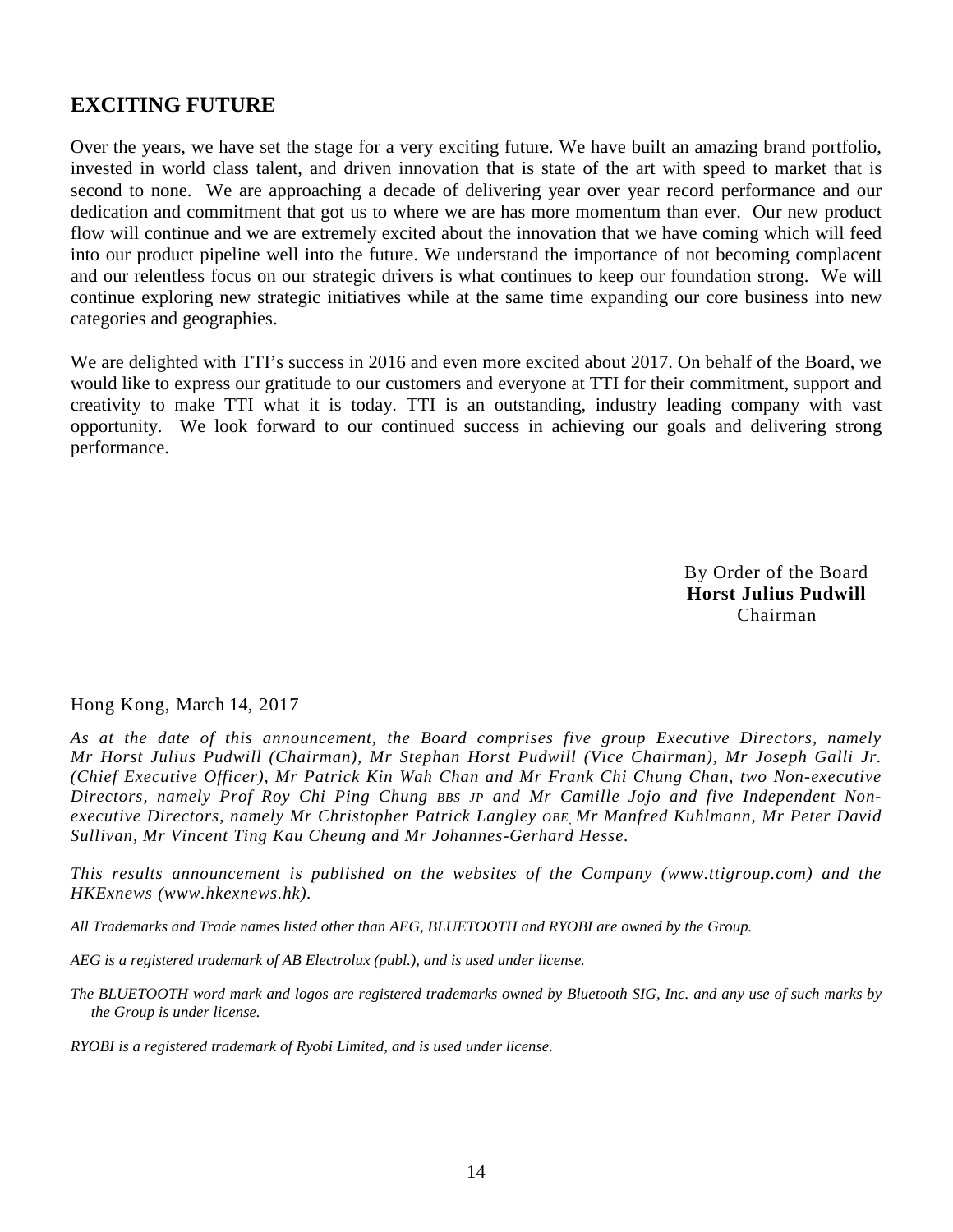# **RESULTS SUMMARY**

# **CONSOLIDATED STATEMENT OF PROFIT OR LOSS AND OTHER COMPREHENSIVE INCOME**

*For the year ended December 31, 2016* 

|                                                                     | <b>Notes</b>   | 2016<br><b>US\$'000</b> | 2015<br><b>US\$'000</b> |
|---------------------------------------------------------------------|----------------|-------------------------|-------------------------|
| Revenue                                                             | $\overline{2}$ | 5,480,413               | 5,038,004               |
| Cost of sales                                                       |                | (3,495,234)             | (3,240,365)             |
| Gross profit                                                        |                | 1,985,179               | 1,797,639               |
| Other income                                                        | $\mathfrak{Z}$ | 5,039                   | 5,297                   |
| Interest income                                                     |                | 11,653                  | 10,577                  |
| Selling, distribution and advertising expenses                      |                | (794, 280)              | (697, 598)              |
| Administrative expenses                                             |                | (598, 492)              | (577, 735)              |
| Research and development costs                                      |                | (147, 277)              | (127,788)               |
| Finance costs                                                       | $\overline{4}$ | (21,793)                | (23, 435)               |
|                                                                     |                |                         |                         |
| Profit before taxation                                              |                | 440,029                 | 386,957                 |
| Taxation charge                                                     | 5              | (31,242)                | (32, 814)               |
| Profit for the year                                                 | 6              | 408,787                 | 354,143                 |
| Other comprehensive loss:                                           |                |                         |                         |
| Items that will not be reclassified subsequently to profit or loss, |                |                         |                         |
| net of related income tax:                                          |                |                         |                         |
| Remeasurement of defined benefit obligations                        |                | (7,063)                 | (2,804)                 |
| Items that may be reclassified subsequently to profit or loss:      |                |                         |                         |
| Fair value gain (loss) on foreign currency forward                  |                |                         |                         |
| contracts in hedge accounting                                       |                | 29,339                  | (30, 262)               |
| Exchange differences on translation of foreign operations           |                | (82,000)                | (48, 484)               |
| Other comprehensive loss for the year                               |                | (59, 724)               | (81, 550)               |
| Total comprehensive income for the year                             |                |                         |                         |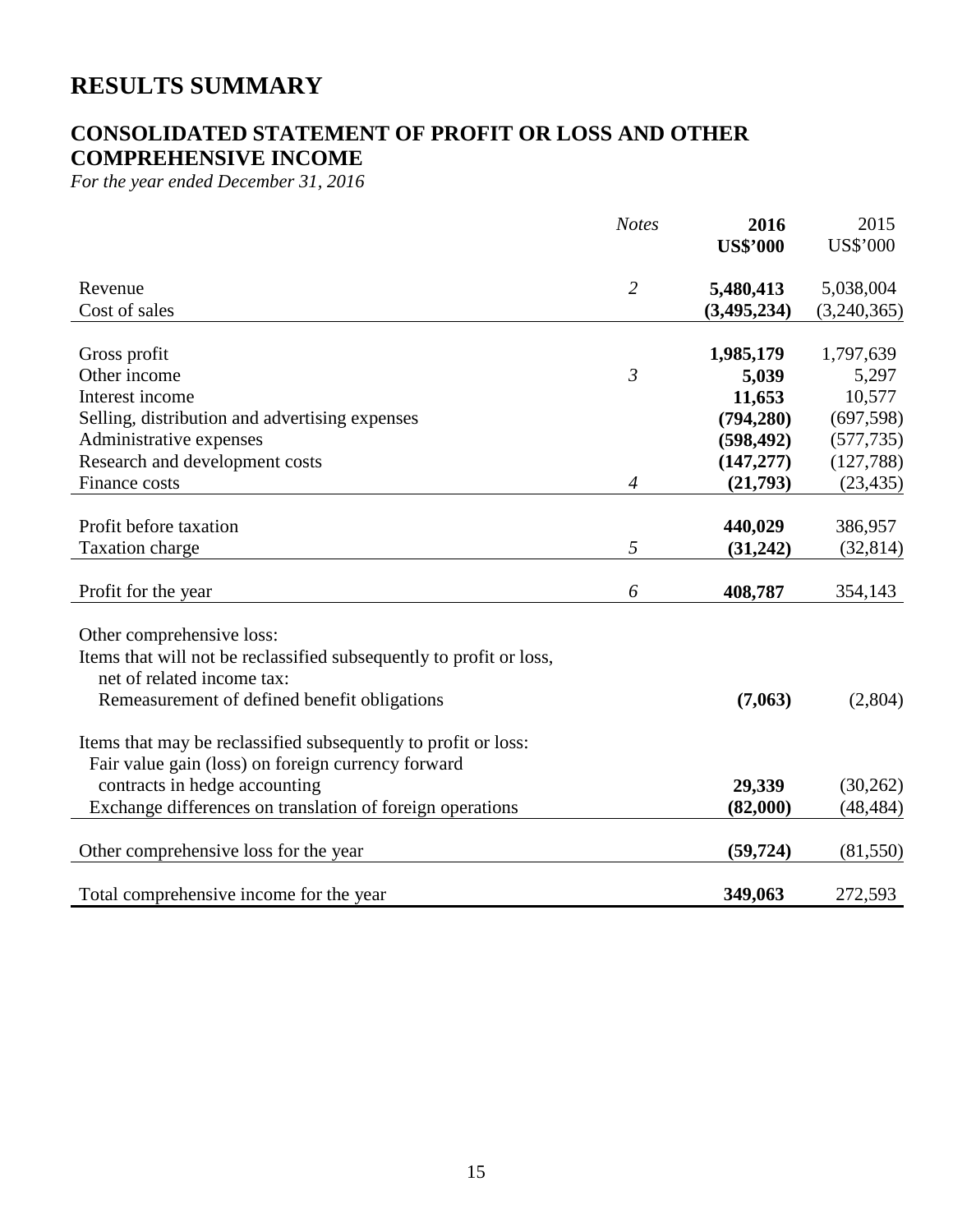|                                             | <b>Note</b> | 2016            | 2015     |
|---------------------------------------------|-------------|-----------------|----------|
|                                             |             | <b>US\$'000</b> | US\$'000 |
| Profit for the year attributable to:        |             |                 |          |
| Owners of the Company                       |             | 408,982         | 354,427  |
| Non-controlling interests                   |             | (195)           | (284)    |
|                                             |             | 408,787         | 354,143  |
| Total comprehensive income attributable to: |             |                 |          |
| Owners of the Company                       |             | 349,258         | 272,877  |
| Non-controlling interests                   |             | (195)           | (284)    |
|                                             |             | 349,063         | 272,593  |
| Earnings per share (US cents)               | 7           |                 |          |
| <b>Basic</b>                                |             | 22.32           | 19.37    |
| Diluted                                     |             | 22.24           | 19.28    |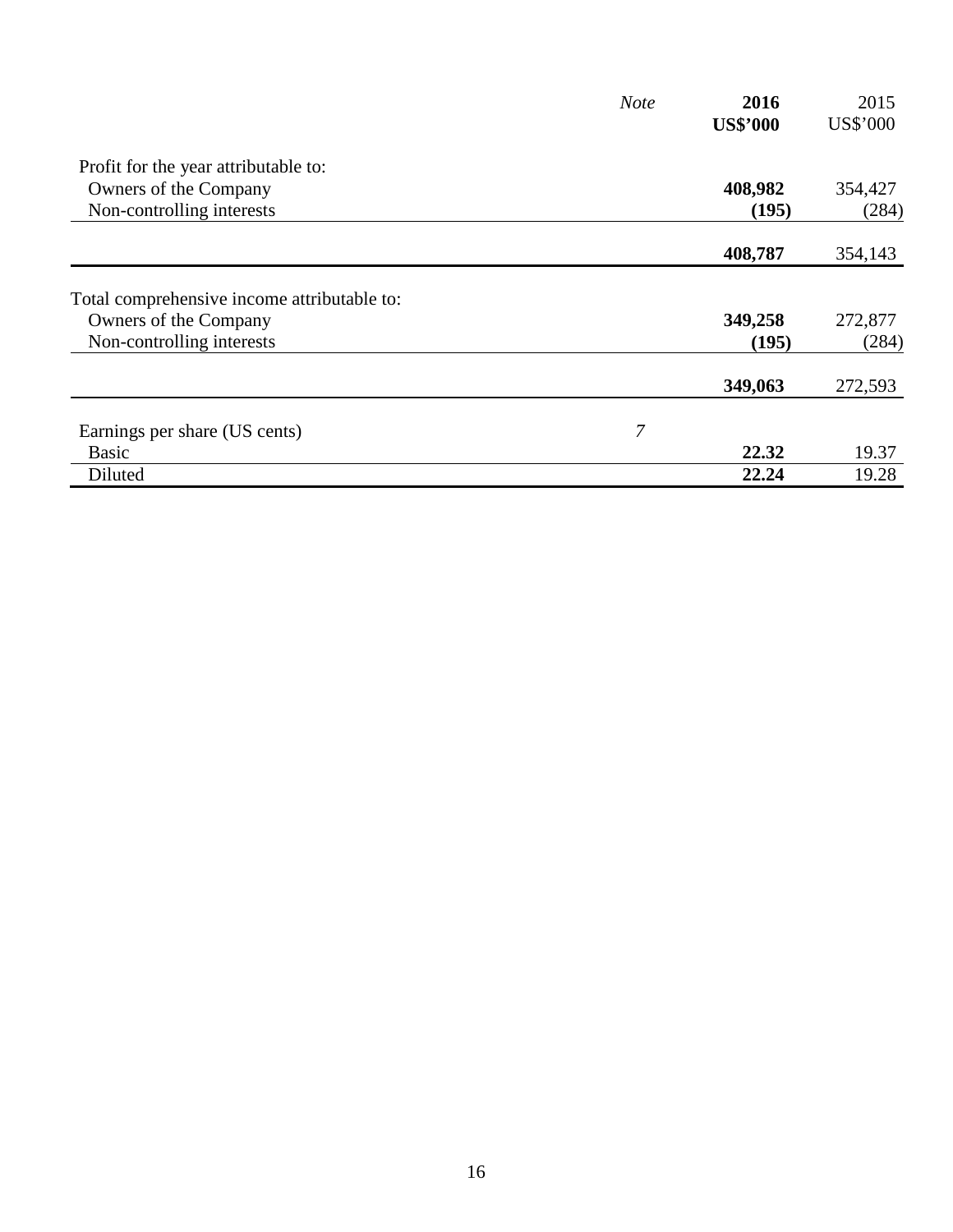# **CONSOLIDATED STATEMENT OF FINANCIAL POSITION**

*As at December 31, 2016* 

|                                                        | <b>Notes</b> | 2016            | 2015            |
|--------------------------------------------------------|--------------|-----------------|-----------------|
|                                                        |              | <b>US\$'000</b> | <b>US\$'000</b> |
|                                                        |              |                 |                 |
| <b>ASSETS</b><br><b>Non-current assets</b>             |              |                 |                 |
| Property, plant and equipment                          | 8 & 12       | 601,230         | 538,466         |
| Lease prepayments                                      |              | 29,581          | 32,441          |
| Goodwill                                               |              | 553,194         | 553,789         |
| Intangible assets                                      |              | 546,636         | 520,935         |
| Interests in associates                                |              | 3,667           | 6,588           |
| Available-for-sale investments                         |              | 613             | 495             |
| Derivative financial instruments                       |              | 9,986           | 10,544          |
| Deferred tax assets                                    |              | 178,191         | 146,064         |
|                                                        |              |                 |                 |
|                                                        |              | 1,923,098       | 1,809,322       |
| <b>Current assets</b>                                  |              |                 |                 |
| Inventories                                            |              | 1,296,425       | 1,190,331       |
| Trade and other receivables                            | 9            | 950,882         | 849,488         |
| Deposits and prepayments                               |              | 98,638          | 117,400         |
| <b>Bills</b> receivable                                |              | 11,190          | 27,277          |
| Tax recoverable                                        |              | 11,694          | 8,080           |
| Trade receivables from an associate                    |              | 3,540           | 2,681           |
| Derivative financial instruments                       |              | 20,199          | 22,415          |
| Held-for-trading investments                           |              |                 | 1,116           |
| Bank balances, deposits and cash                       |              | 804,741         | 774,608         |
|                                                        |              |                 |                 |
|                                                        |              | 3,197,309       | 2,993,396       |
| <b>Current liabilities</b>                             |              |                 |                 |
| Trade and other payables                               | 10           | 1,330,807       | 1,160,494       |
| Bills payable                                          |              | 54,137          | 37,440          |
| Warranty provision                                     |              | 80,088          | 75,193          |
| Tax payable                                            |              | 100,164         | 110,353         |
| Derivative financial instruments                       |              | 2,175           | 14,028          |
| Obligations under finance leases - due within one year |              | 2,982           | 2,153           |
| Discounted bills with recourse                         |              | 93,897          | 77,629          |
| Unsecured borrowings - due within one year             |              | 403,825         | 588,341         |
| <b>Bank</b> overdrafts                                 |              | 1,656           | 3,837           |
|                                                        |              | 2,069,731       | 2,069,468       |
|                                                        |              |                 |                 |
| Net current assets                                     |              | 1,127,578       | 923,928         |
| Total assets less current liabilities                  |              | 3,050,676       | 2,733,250       |
|                                                        |              |                 |                 |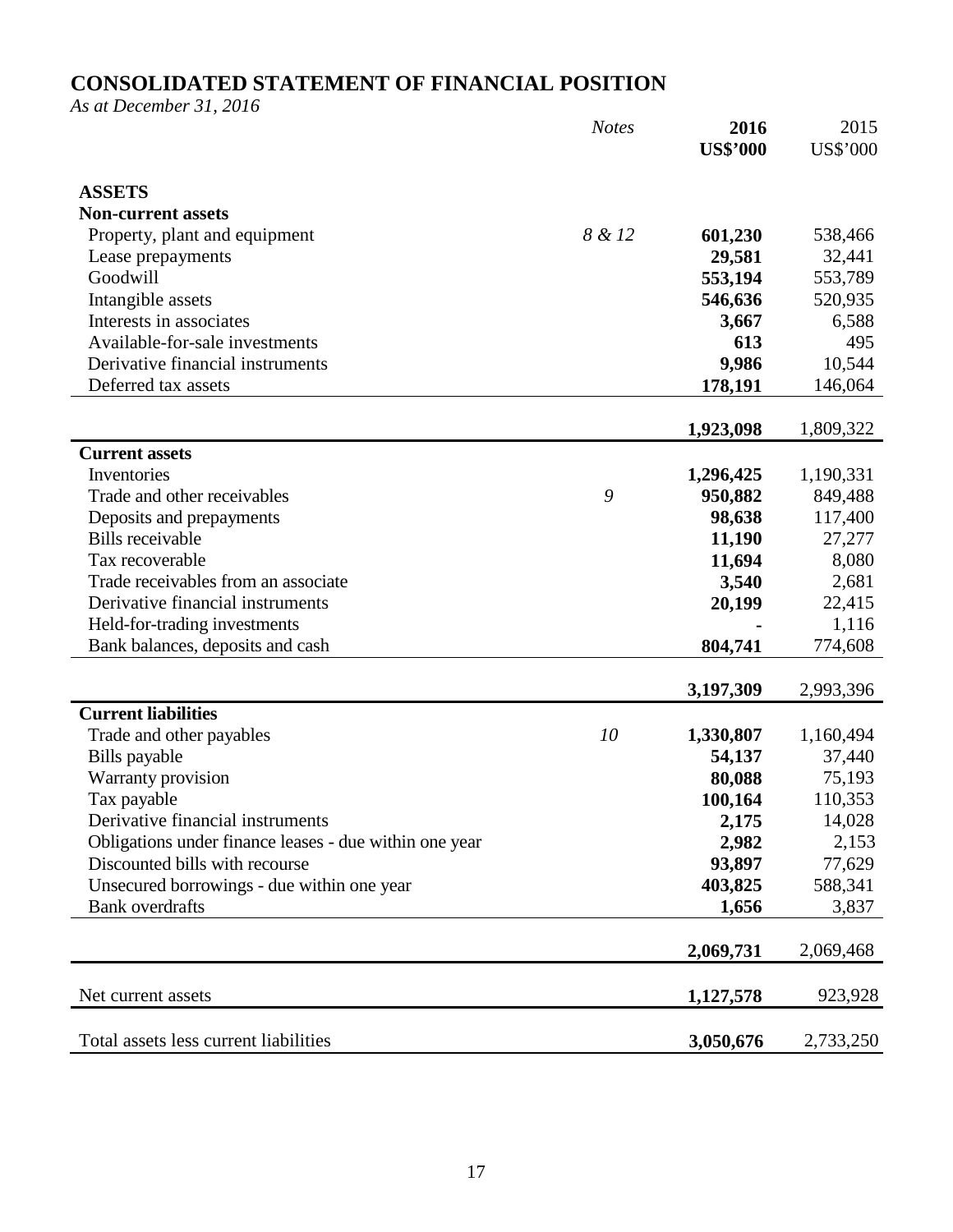|                                                                           | <b>Note</b> | 2016               | 2015               |
|---------------------------------------------------------------------------|-------------|--------------------|--------------------|
|                                                                           |             | <b>US\$'000</b>    | US\$'000           |
| <b>Capital and Reserves</b>                                               |             |                    |                    |
| Share capital                                                             | 11          | 649,214            | 647,109            |
| Reserves                                                                  |             | 1,750,324          | 1,508,874          |
| Equity attributable to Owners of the Company<br>Non-controlling interests |             | 2,399,538<br>(606) | 2,155,983<br>(411) |
|                                                                           |             |                    |                    |
| Total equity                                                              |             | 2,398,932          | 2,155,572          |
| <b>Non-current Liabilities</b>                                            |             |                    |                    |
| Obligations under finance leases - due after one year                     |             | 10,760             | 10,402             |
| Unsecured borrowings - due after one year                                 |             | 490,452            | 456,680            |
| Retirement benefit obligations                                            |             | 108,167            | 99,896             |
| Deferred tax liabilities                                                  |             | 42,365             | 10,700             |
|                                                                           |             | 651,744            | 577,678            |
| Total equity and non-current liabilities                                  |             | 3,050,676          | 2,733,250          |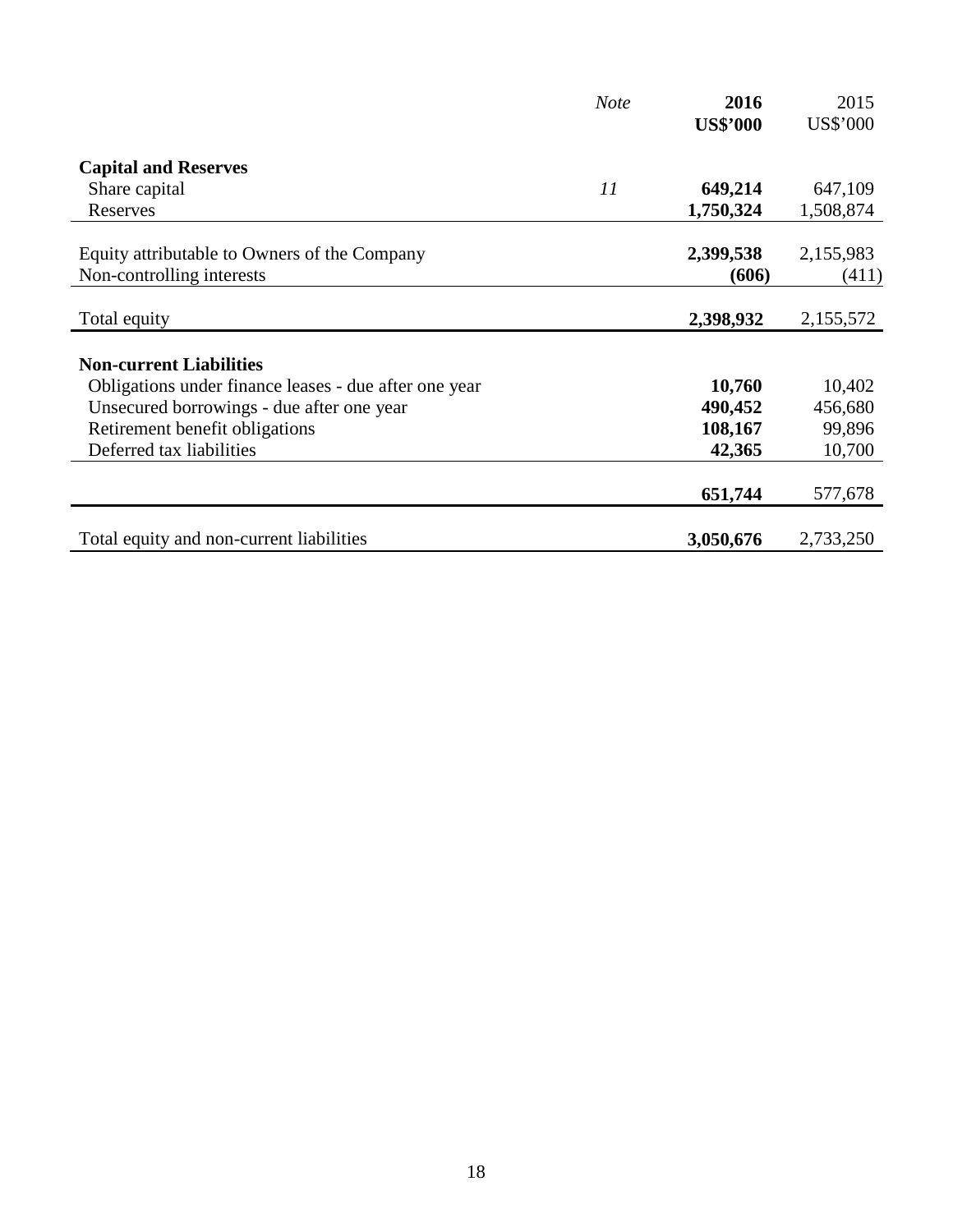# **NOTES TO THE FINANCIAL STATEMENTS**

### **1. Basis of Preparation and Accounting Policies**

The consolidated financial statements have been prepared on the historical cost basis except for certain financial instruments that are measured at fair values, as appropriate.

The consolidated financial statements have been prepared in accordance with Hong Kong Financial Reporting Standards ("HKFRSs").

The financial information relating to the years ended December 31, 2016 and 2015 included in this preliminary announcement of annual results 2016 do not constitute the Company's statutory annual consolidated financial statements for those years but is derived from those financial statements. Further information relating to these statutory financial statements required to be disclosed in accordance with section 436 of the Companies Ordinance (Cap. 622) is as follows:

The Company has delivered the financial statements for the year ended December 31, 2015 to the Registrar of Companies as required by section 662(3) of, and Part 3 of Schedule 6 to, the Companies Ordinance (Cap. 622) and will deliver the financial statements for the year ended December 31, 2016 in due course.

The Company's auditor has reported on the financial statements of the Group for both years. The auditor's reports were unqualified; did not include a reference to any matters to which the auditor drew attention by way of emphasis without qualifying its reports; and did not contain a statement under sections 406(2), 407(2) or (3) of the Companies Ordinance (Cap. 622).

Amendments to HKFRSs that are mandatorily effective for the current year.

In the current year, the Group has applied the following amendments to HKFRSs issued by the Hong Kong Institute of Certified Public Accountants ("HKICPA"):

| Amendments to HKFRS 11  | Accounting for Acquisition of Interest in Joint Operations |
|-------------------------|------------------------------------------------------------|
| Amendments to HKAS 1    | Disclosure Initiative                                      |
| Amendments to HKAS 16   | Clarification of Acceptable Methods of Depreciation and    |
| and HKAS 38             | Amortisation                                               |
| Amendments to HKFRS 10, | Investment Entities: Applying the Consolidation            |
| HKFRS 12 and HKAS 28    | Exception                                                  |
| Amendments to HKFRSs    | Annual Improvements to HKFRSs 2012 - 2014 Cycle            |

Except as described below, the application of the amendments to HKFRSs in the current year has had no material impact on the Group's financial performance and positions for the current and prior years and/or on the disclosures set out in these consolidated financial statements.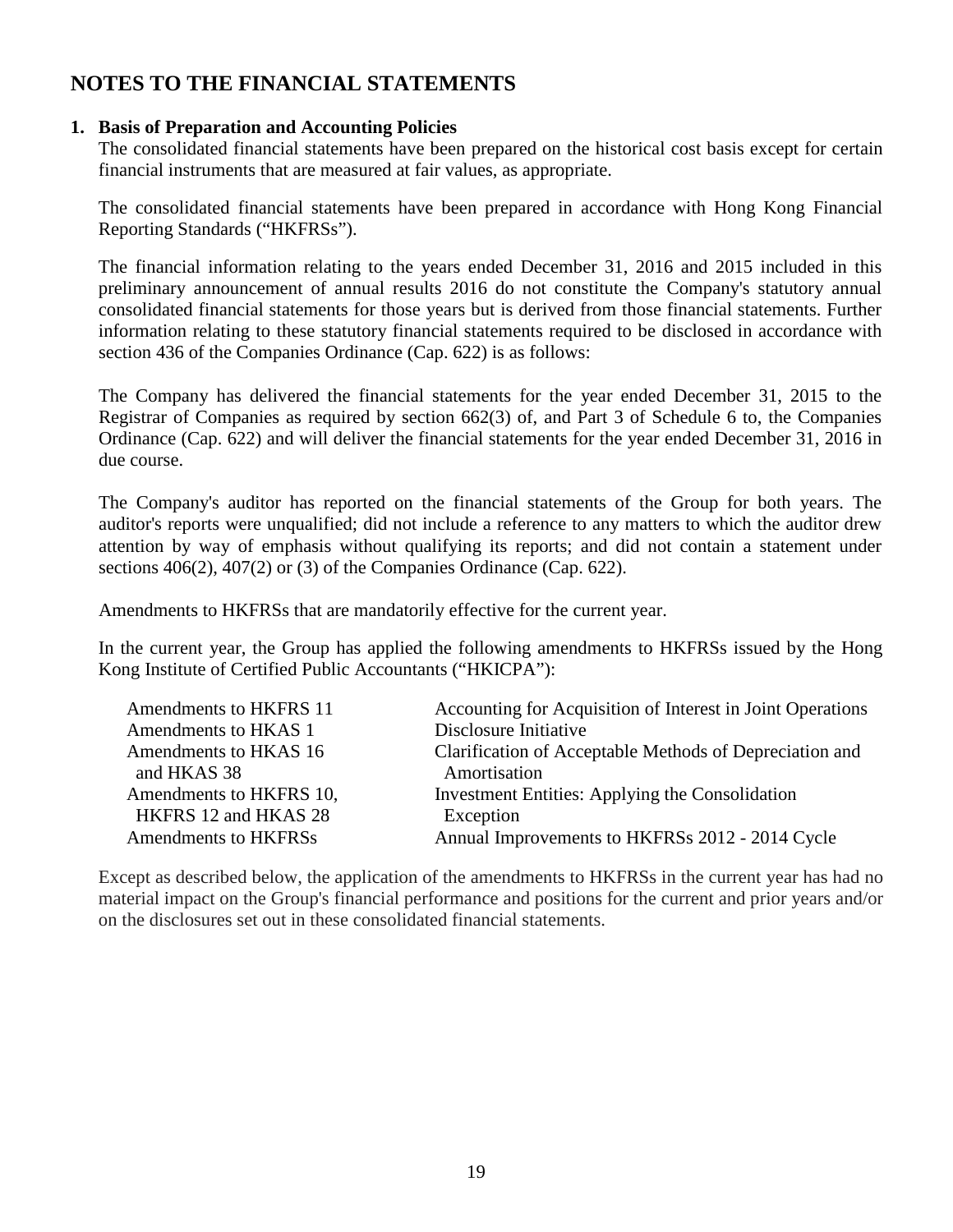### **New and amendments to HKFRSs issued but not yet effective**

The Group has not early applied the following new and amendments to HKFRSs that have been issued but are not yet effective as at January 1, 2016:

| HKFRS 9                               | Financial Instruments <sup>1</sup>                                                                    |
|---------------------------------------|-------------------------------------------------------------------------------------------------------|
| HKFRS 15                              | Revenue from Contracts with Customers and the related<br>amendments <sup>1</sup>                      |
| HKFRS 16                              | Leases <sup>2</sup>                                                                                   |
| Amendments to HKFRS 2                 | <b>Classification and Measurement of Share-based Payment</b><br>Transactions <sup>1</sup>             |
| Amendments to HKFRS 4                 | Applying HKFRS 9 Financial Instruments with HKFRS 4<br>Insurance Contracts <sup>1</sup>               |
| Amendments to HKAS 7                  | Disclosure Initiative <sup>3</sup>                                                                    |
| Amendments to HKAS 12                 | Recognition of Deferred Tax Assets for Unrealised Losses <sup>3</sup>                                 |
| Amendments to HKFRS 10<br>and HKAS 28 | Sale or Contribution of Assets between an Investor and<br>its Associate or Joint Venture <sup>4</sup> |

1 Effective for annual periods beginning on or after January 1, 2018.

2 Effective for annual periods beginning on or after January 1, 2019.

3 Effective for annual periods beginning on or after January 1, 2017.

4 Effective for annual periods beginning on or a date to be determined.

Other than described below, the directors of the Company consider the application of the new and amendments to HKFRSs would not have any material impact on the consolidated financial statements.

### **HKFRS 9 Financial Instruments**

HKFRS 9 introduces new requirements for the classification and measurement of financial assets, financial liabilities, general hedge accounting and impairment requirements for financial assets.

The key requirements of HKFRS 9 are described as follows:

• All recognised financial assets that are within the scope of HKAS 39 Financial Instruments: Recognition and Measurement are subsequently measured at amortised cost or fair value. Specifically, debt investments that are held within a business model whose objective is to collect the contractual cash flows, and that have contractual cash flows that are solely payments of principal and interest on the principal outstanding are generally measured at amortised cost at the end of subsequent accounting periods. Debt instruments that are held within a business model whose objective is achieved both by collecting contractual cash flows and selling financial assets, and that have contractual terms of the financial asset give rise on specified dates to cash flows that are solely payments of principal and interest on the principal amount outstanding, are measured at FVTOCI. All other debt investments and equity investments are measured at their fair value at the end of subsequent accounting periods. In addition, under HKFRS 9, entities may make an irrevocable election to present subsequent changes in the fair value of an equity investment (that is not held for trading) in other comprehensive income, with only dividend income generally recognised in profit or loss.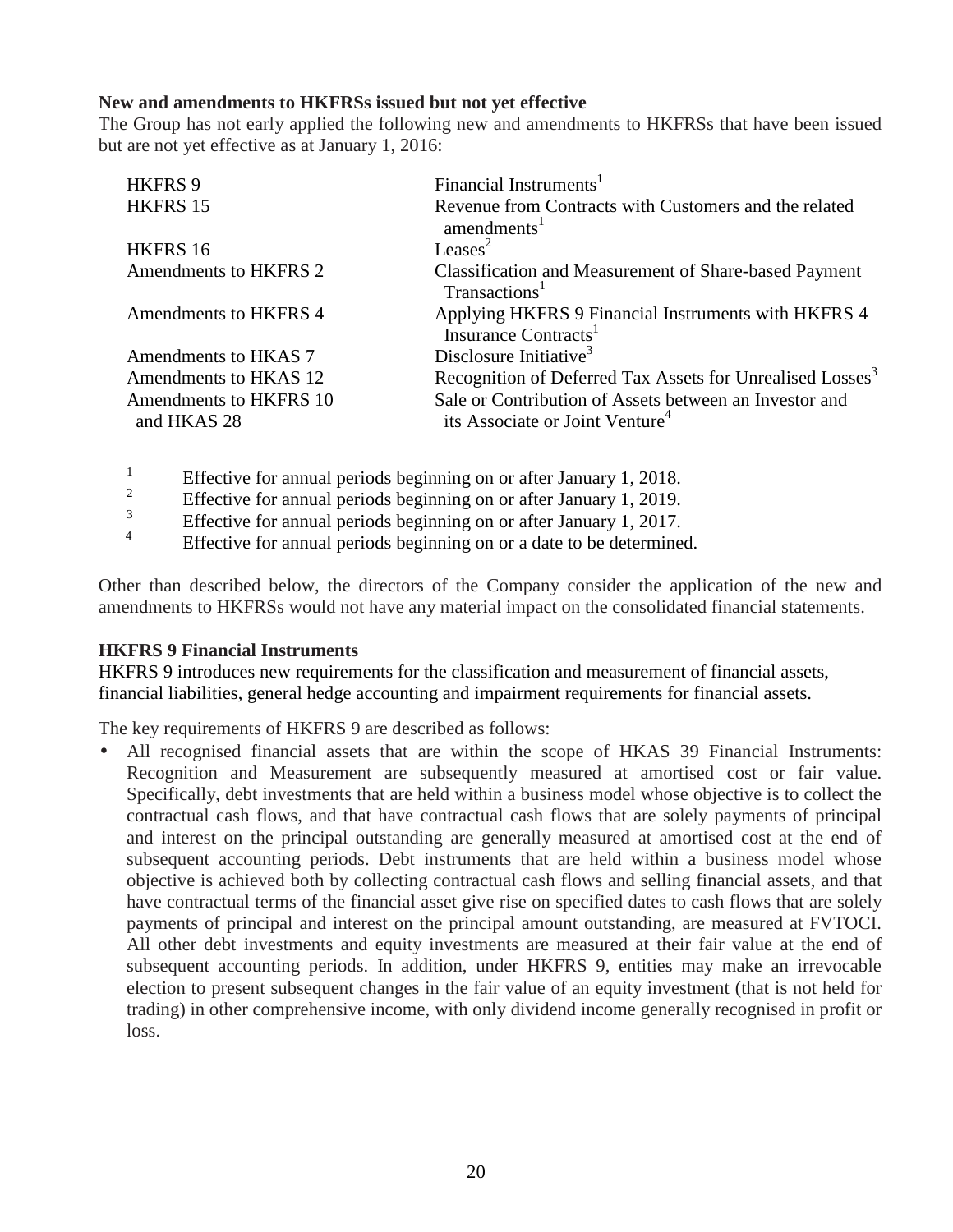- In relation to the impairment of financial assets, HKFRS 9 requires an expected credit loss model, as opposed to an incurred credit loss model under HKAS 39. The expected credit loss model requires an entity to account for expected credit losses and changes in those expected credit losses at each reporting date to reflect changes in credit risk since initial recognition. In other words, it is no longer necessary for a credit event to have occurred before credit losses are recognised.
- The new general hedge accounting requirements retain the three types of hedge accounting. However, greater flexibility has been introduced to the types of transactions eligible for hedge accounting, specifically broadening the types of instruments that qualify for hedging instruments and the types of risk components of non-financial items that are eligible for hedge accounting. In addition, the effectiveness test has been overhauled and replaced with the principle of an 'economic relationship'. Retrospective assessment of hedge effectiveness is also no longer required. Enhanced disclosure requirements about an entity's risk management activities have also been introduced.

The directors anticipate that the adoption of HKFRS 9 in the future may have an impact on amounts reported in respect of the Group's financial assets, such as the recognition of credit losses based on the expected loss model. However, it is not practicable to provide a reasonable estimate of that effect until a detailed review has been completed.

### **HKFRS 16 Leases**

HKFRS 16 introduces a comprehensive model for the identification of lease arrangements and accounting treatments for both lessors and lessees. HKFRS 16 will supersede HKAS 17 Leases and the related interpretations when it becomes effective.

HKFRS 16 distinguishes lease and service contracts on the basis of whether an identified asset is controlled by a customer. Distinctions of operating leases and finance leases are removed for lessee accounting, and is replaced by a model where a right-of-use asset and a corresponding liability have to be recognised for all leases by lessees, except for short-term leases and leases of low value assets.

The right-of-use asset is initially measured at cost and subsequently measured at cost (subject to certain exceptions) less accumulated depreciation and impairment losses, adjusted for any remeasurement of the lease liability. The lease liability is initially measured at the present value of the lease payments that are not paid at that date. Subsequently, the lease liability is adjusted for interest and lease payments, as well as the impact of lease modifications, amongst others. For the classification of cash flows, the Group currently presents upfront prepaid lease payments as investing cash flows in relation to leasehold land for owned use and those classified as investment properties while other operating lease payments are presented as operating cash flows. Under the HKFRS 16, lease payments in relation to a lease liability will be allocated into a principal and an interest portion which will be presented as financing cash flows.

Under HKAS 17, the Group has already recognised an asset and a related finance lease liability where applicable, for a finance lease arrangement and prepaid lease payments for leasehold land where the Group is a lessee. The application of HKFRS 16 may result in potential changes in classification of these assets depending on whether the Group presents right-of-use assets separately or within the same line item at which the corresponding underlying assets would be presented if they were owned.

In contrast to lessee accounting, HKFRS 16 substantially carries forward the lessor accounting requirements in HKAS 17, and continues to require a lessor to classify a lease either as an operating lease or a finance lease. Furthermore, extensive disclosures are required by HKFRS 16.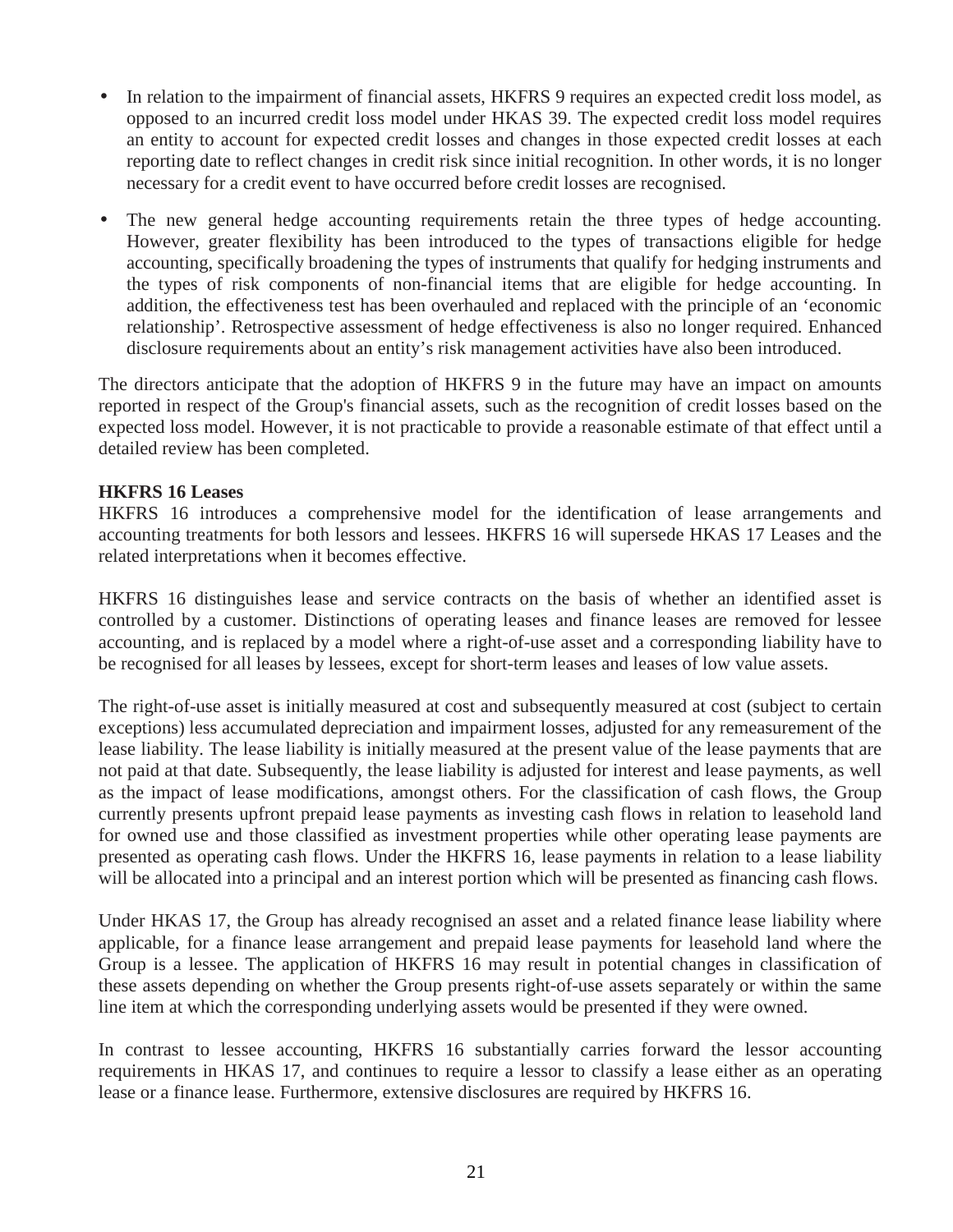As at December 31, 2016, the Group has certain non-cancellable operating lease commitments. A preliminary assessment indicates that these arrangements may meet the definition of a lease under HKFRS 16, and hence the Group will recognise a right-of-use asset and a corresponding liability in respect of all these leases unless they qualify for low value or short-term leases upon the application of HKFRS 16. In addition, the application of new requirements may result changes in measurement, presentation and disclosure as indicated above. However, it is not practicable to provide a reasonable estimate of the financial effect until the directors of the Company complete a detailed review.

#### **Amendment to HKAS 7 Disclosure Initiative**

The amendments require an entity to provide disclosures that enable users of financial statements to evaluate changes in liabilities arising from financing activities including both changes arising from cash flows and non-cash changes. Specially, the amendments require the following changes in liabilities arising from financing activities to be disclosed: (i) changes from financing cash flows; (ii) changes arising from obtaining or losing control of subsidiaries or other businesses; (iii) the effect of changes in foreign exchange rates; (iv) changes in fair values; and (v) other changes.

The amendments apply prospectively for annual periods beginning on or after 1 January 2017 with earlier application permitted. The application of the amendments will result in additional disclosures of the Group's financing activities, specifically a reconciliation between the opening and closing balances in the consolidated statement of financial position for liabilities arising from financing activities will be provided on application.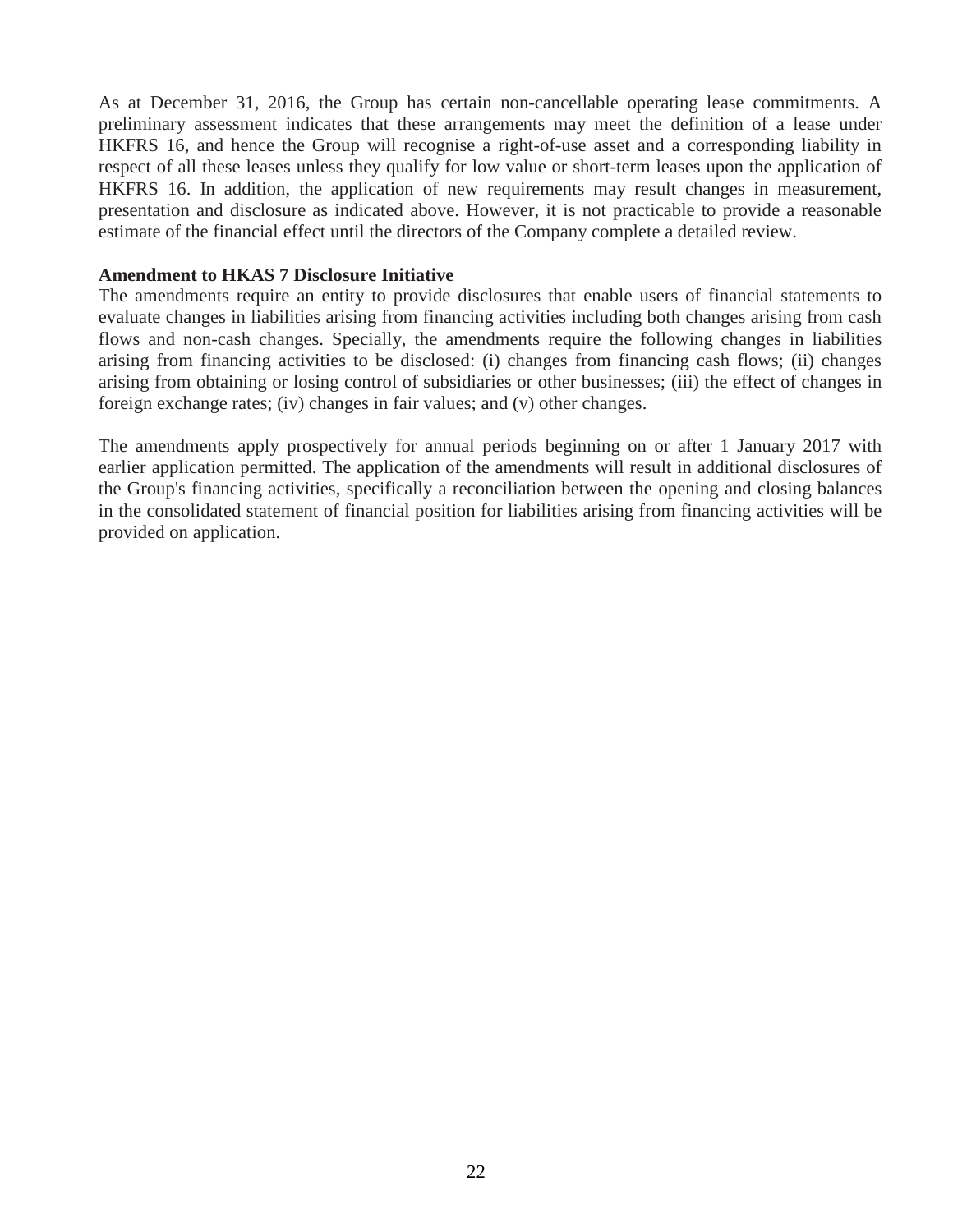### **2. Segment Information**

Information reported to the executive directors of the Company, being the chief operating decision makers, for the purposes of resources allocation and assessment of segment performance focuses on the types of goods sold.

The principal categories of goods supplied are "Power Equipment" and "Floor Care and Appliances". The Group's operating segments under HKFRS 8 are as follows:

- 1. Power Equipment sales of power tools, power tool accessories, outdoor products, and outdoor product accessories for consumer, trade, professional and industrial users. The products are available under the MILWAUKEE, EMPIRE, AEG, RYOBI and HOMELITE brands plus original equipment manufacturer ("OEM") customers.
- 2. Floor Care and Appliances sales of floor care products and floor care accessories under the HOOVER, DIRT DEVIL, VAX and ORECK brands plus OEM customers.

Information regarding the above segments is reported below.

### **Segment revenue and results**

The following is an analysis of the Group's revenue and results by reportable and operating segments for the year:

For the year ended December 31, 2016

|                        | <b>Power</b><br>Equipment<br><b>US\$'000</b> | <b>Floor Care</b><br>and<br><b>Appliances</b><br><b>US\$'000</b> | <b>Eliminations</b><br><b>US\$'000</b> | <b>Consolidated</b><br><b>US\$'000</b> |
|------------------------|----------------------------------------------|------------------------------------------------------------------|----------------------------------------|----------------------------------------|
| <b>Segment revenue</b> |                                              |                                                                  |                                        |                                        |
| <b>External sales</b>  | 4,470,590                                    | 1,009,823                                                        | -                                      | 5,480,413                              |
| Inter-segment sales    |                                              | 1,038                                                            | (1,038)                                |                                        |
| Total segment revenue  | 4,470,590                                    | 1,010,861                                                        | (1,038)                                | 5,480,413                              |

Inter-segment sales are charged at prevailing market rates.

| <b>Result</b>          |         |        |                |          |
|------------------------|---------|--------|----------------|----------|
| Segment results        | 430,307 | 19,862 | $\blacksquare$ | 450,169  |
| Interest income        |         |        |                | 11,653   |
| Finance costs          |         |        |                | (21,793) |
| Profit before taxation |         |        |                | 440,029  |
| Taxation charge        |         |        |                | (31,242) |
| Profit for the year    |         |        |                | 408,787  |

Segment results represent the profit earned by each segment without the allocation of interest income and finance costs. This is the measure reported to the executive directors of the Company for the purpose of resources allocation and performance assessment.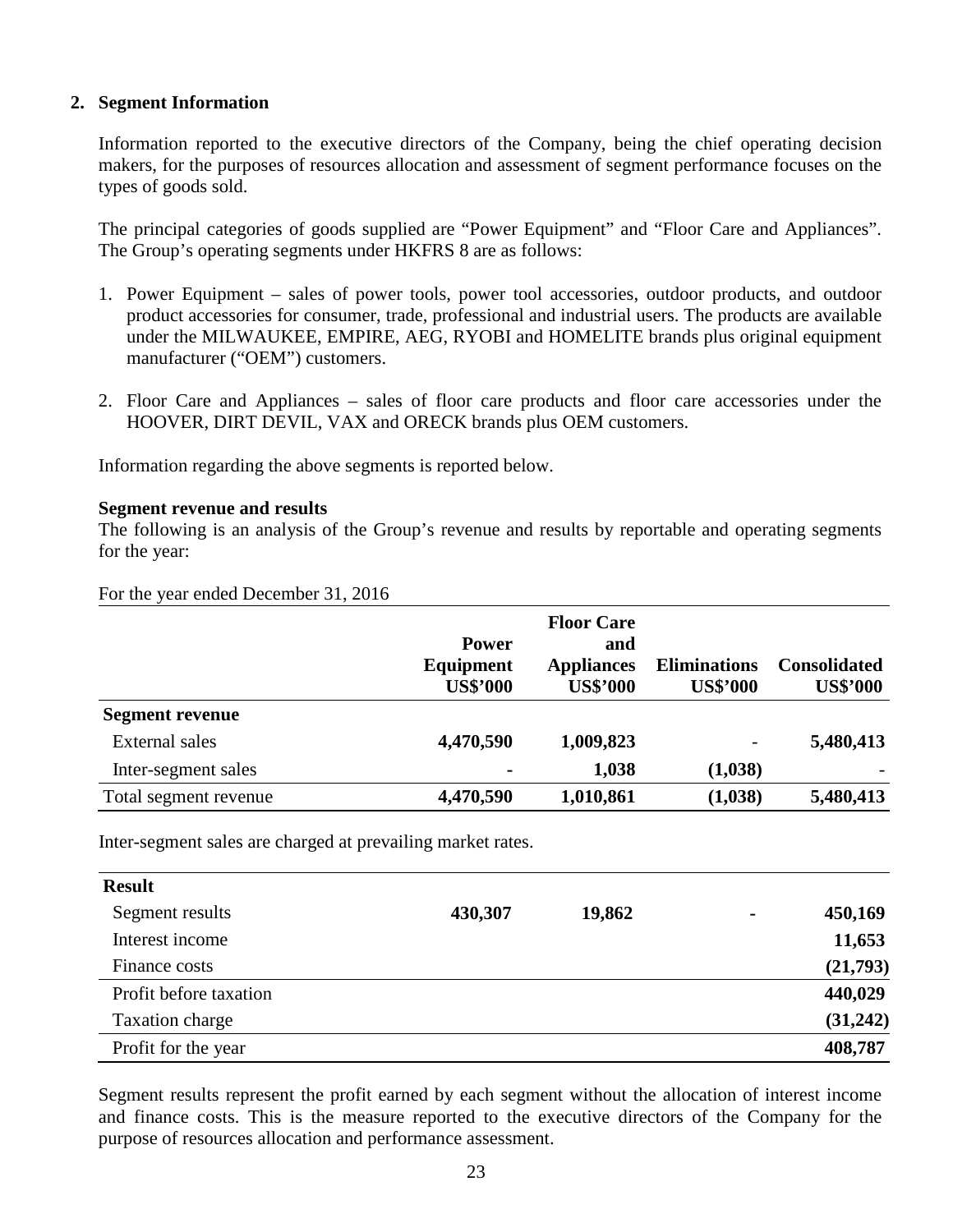### **Segment revenue and results**

For the year ended December 31, 2015

|                        |           | <b>Floor Care</b> |              |              |
|------------------------|-----------|-------------------|--------------|--------------|
|                        | Power     | and               |              |              |
|                        | Equipment | Appliances        | Eliminations | Consolidated |
|                        | US\$'000  | US\$'000          | US\$'000     | US\$'000     |
| <b>Segment revenue</b> |           |                   |              |              |
| External sales         | 3,972,081 | 1,065,923         |              | 5,038,004    |
| Inter-segment sales    | 17        | 1,009             | (1,026)      |              |
| Total segment revenue  | 3,972,098 | 1,066,932         | (1,026)      | 5,038,004    |

Inter-segment sales are charged at prevailing market rates.

| <b>Result</b>          |         |        |                          |           |
|------------------------|---------|--------|--------------------------|-----------|
| Segment results        | 379,302 | 20,513 | $\overline{\phantom{a}}$ | 399,815   |
| Interest income        |         |        |                          | 10,577    |
| Finance costs          |         |        |                          | (23, 435) |
| Profit before taxation |         |        |                          | 386,957   |
| Taxation charge        |         |        |                          | (32, 814) |
| Profit for the year    |         |        |                          | 354,143   |

### **Revenue from major products**

The following is an analysis of the Group's revenue from its major products:

|                           | 2016            | 2015      |
|---------------------------|-----------------|-----------|
|                           | <b>US\$'000</b> | US\$'000  |
| Power Equipment           | 4,470,590       | 3,972,081 |
| Floor Care and Appliances | 1,009,823       | 1,065,923 |
| Total                     | 5,480,413       | 5,038,004 |

#### **Geographical information**

The Group's revenue from external customers by geographical location, determined based on the location of the customer by geographical location are detailed below:

|                 | 2016<br><b>US\$'000</b> | 2015<br>US\$'000 |
|-----------------|-------------------------|------------------|
| North America   | 4,160,886               | 3,772,235        |
| Europe          | 889,587                 | 861,029          |
| Other countries | 429,940                 | 404,740          |
| Total           | 5,480,413               | 5,038,004        |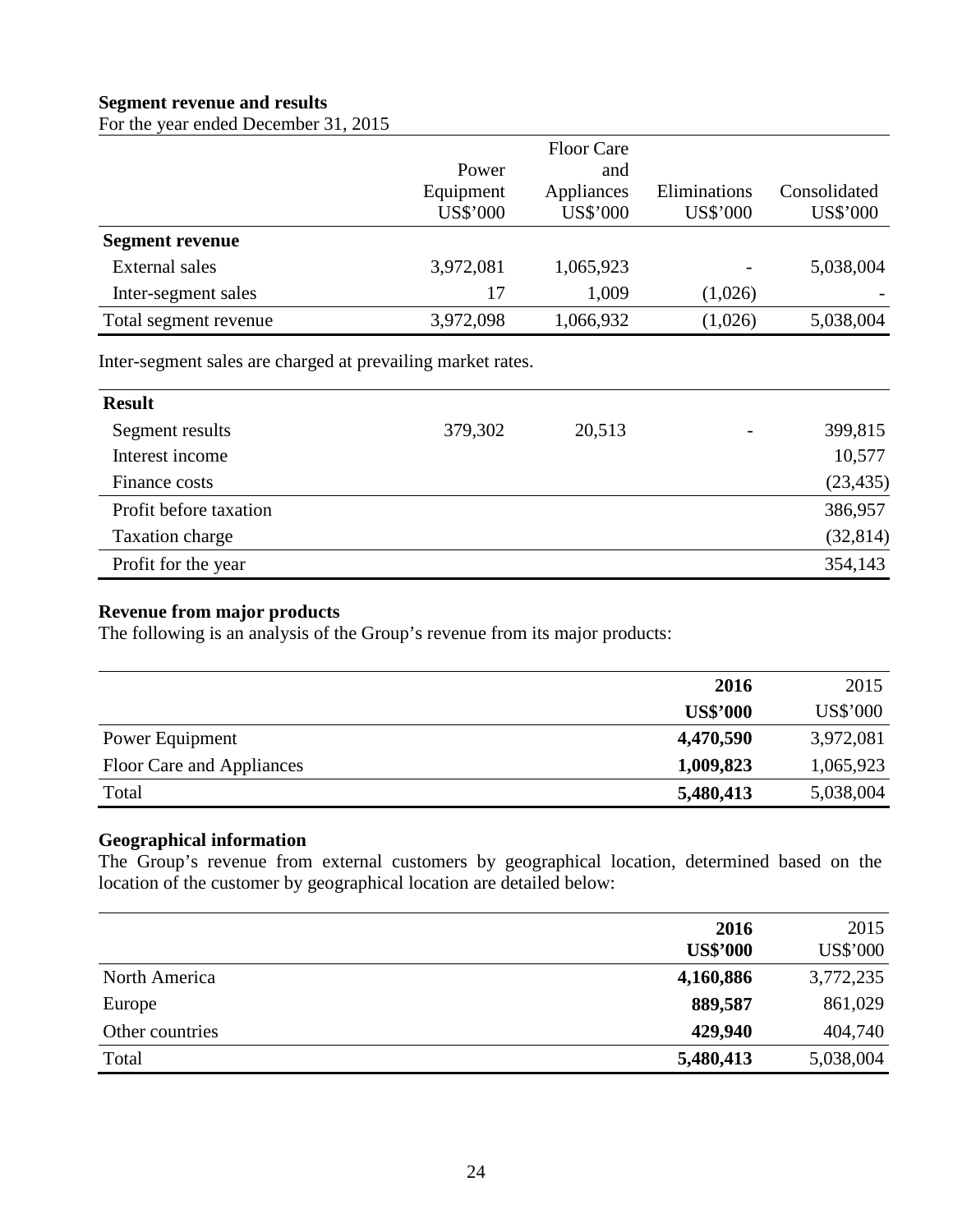#### **Information about major customer**

During the years ended December 31, 2016 and 2015, the Group's largest customer contributed total revenue of US\$2,453,525,000 (2015: US\$2,148,906,000), of which US\$2,373,928,000 (2015: US\$2,067,735,000) was under the Power Equipment segment and US\$79,597,000 (2015: US\$81,171,000) was under the Floor Care and Appliances segment. There is no other customer contributing more than 10% of total revenue.

#### **3. Other Income**

Other income in both 2016 and 2015 mainly comprises of the sale of scrap materials and claims and reimbursement from customers and vendors.

#### **4. Finance Costs**

|                                  | 2016            | 2015     |
|----------------------------------|-----------------|----------|
|                                  | <b>US\$'000</b> | US\$'000 |
| Interest on:                     |                 |          |
| Bank borrowings and overdrafts   | 20,938          | 20,843   |
| Obligations under finance leases | 855             | 845      |
| Fixed interest rate notes        |                 | 1,747    |
|                                  | 21,793          | 23,435   |

### **5. Taxation Charge**

|                                 | 2016            | 2015      |
|---------------------------------|-----------------|-----------|
|                                 | <b>US\$'000</b> | US\$'000  |
| The total tax charge comprises: |                 |           |
| Hong Kong Profits Tax           | (3,439)         | (2,089)   |
| Overseas tax                    | (25,906)        | (81,721)  |
| Deferred tax                    | (1,897)         | 50,996    |
|                                 |                 |           |
|                                 | (31,242)        | (32, 814) |

Hong Kong Profits Tax is calculated at 16.5% of the estimated assessable profit for both years.

Taxation arising in other jurisdictions is calculated at the rates prevailing in the relevant jurisdictions.

### **6. Profit for the Year**

|                                                                | 2016<br><b>US\$'000</b> | 2015<br><b>US\$'000</b> |
|----------------------------------------------------------------|-------------------------|-------------------------|
| Profit for the year has been arrived at after charging:        |                         |                         |
| Amortisation of intangible assets                              | 88,649                  | 78,422                  |
| Amortisation of lease prepayments                              | 744                     | 739                     |
| Depreciation and amortisation on property, plant and equipment | 101,342                 | 90,785                  |
| Staff costs                                                    | 680,206                 | 621,222                 |

Staff costs disclosed above do not include an amount of US\$126,298,000 (2015: US\$105,709,000) incurred of staff costs relating to research and development activities.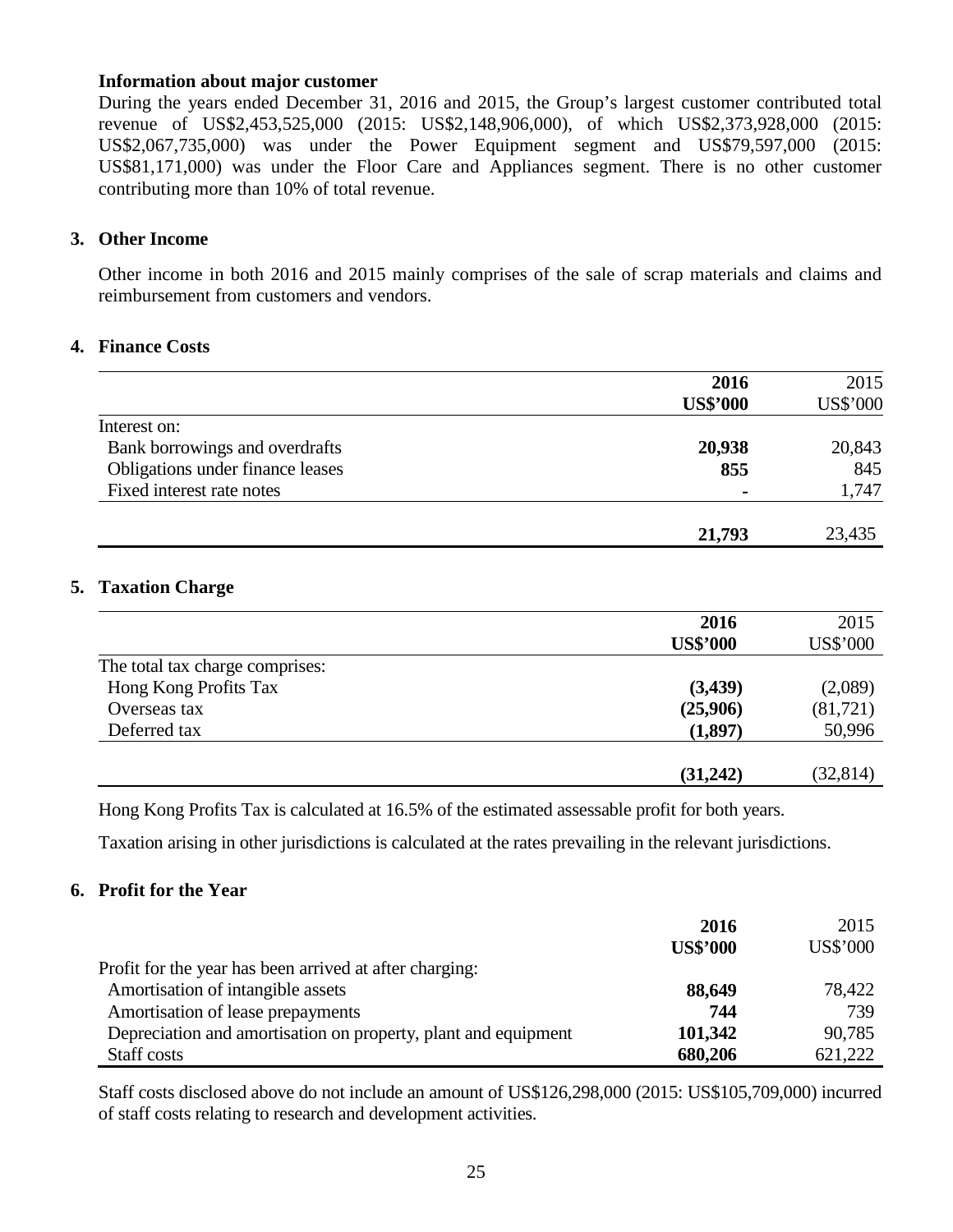### **7. Earnings per Share**

 The calculation of the basic and diluted earnings per share attributable to Owners of the Company is based on the following data:

|                                                                                             | 2016<br><b>US\$'000</b> | 2015<br>US\$'000 |
|---------------------------------------------------------------------------------------------|-------------------------|------------------|
| Earnings for the purposes of basic and diluted earnings per share:                          |                         |                  |
| Profit for the year attributable to Owners of the Company                                   | 408,982                 | 354,427          |
| Weighted average number of ordinary shares for the purpose of<br>basic earnings per share   | 1,832,139,377           | 1,830,134,915    |
| Effect of dilutive potential ordinary shares:                                               |                         |                  |
| Share options                                                                               | 6,024,374               | 7,351,461        |
| Share award                                                                                 | 713,467                 | 402,825          |
| Weighted average number of ordinary shares for the purpose of<br>diluted earnings per share |                         | 1,837,889,201    |
|                                                                                             | 1,838,877,218           |                  |

### **8. Additions of Property, Plant and Equipment**

 During the year, the Group spent approximately US\$190 million (2015: US\$232 million) on the acquisition of property, plant and equipment.

### **9. Trade and Other Receivables**

The Group has a policy of allowing credit periods ranging mainly from 30 days to 120 days. The aging analysis of trade receivables, net of allowances for doubtful debts, presented on the basis of the revenue recognition date, which is usually the invoice date, at the end of the reporting period is as follows:

|                         | 2016            | 2015            |
|-------------------------|-----------------|-----------------|
|                         | <b>US\$'000</b> | <b>US\$'000</b> |
| $0$ to 60 days          | 759,702         | 699,592         |
| 61 to 120 days          | 141,223         | 90,601          |
| 121 days or above       | 33,925          | 37,744          |
| Total trade receivables | 934,850         | 827,937         |
| Other receivables       | 16,032          | 21,551          |
|                         | 950,882         | 849,488         |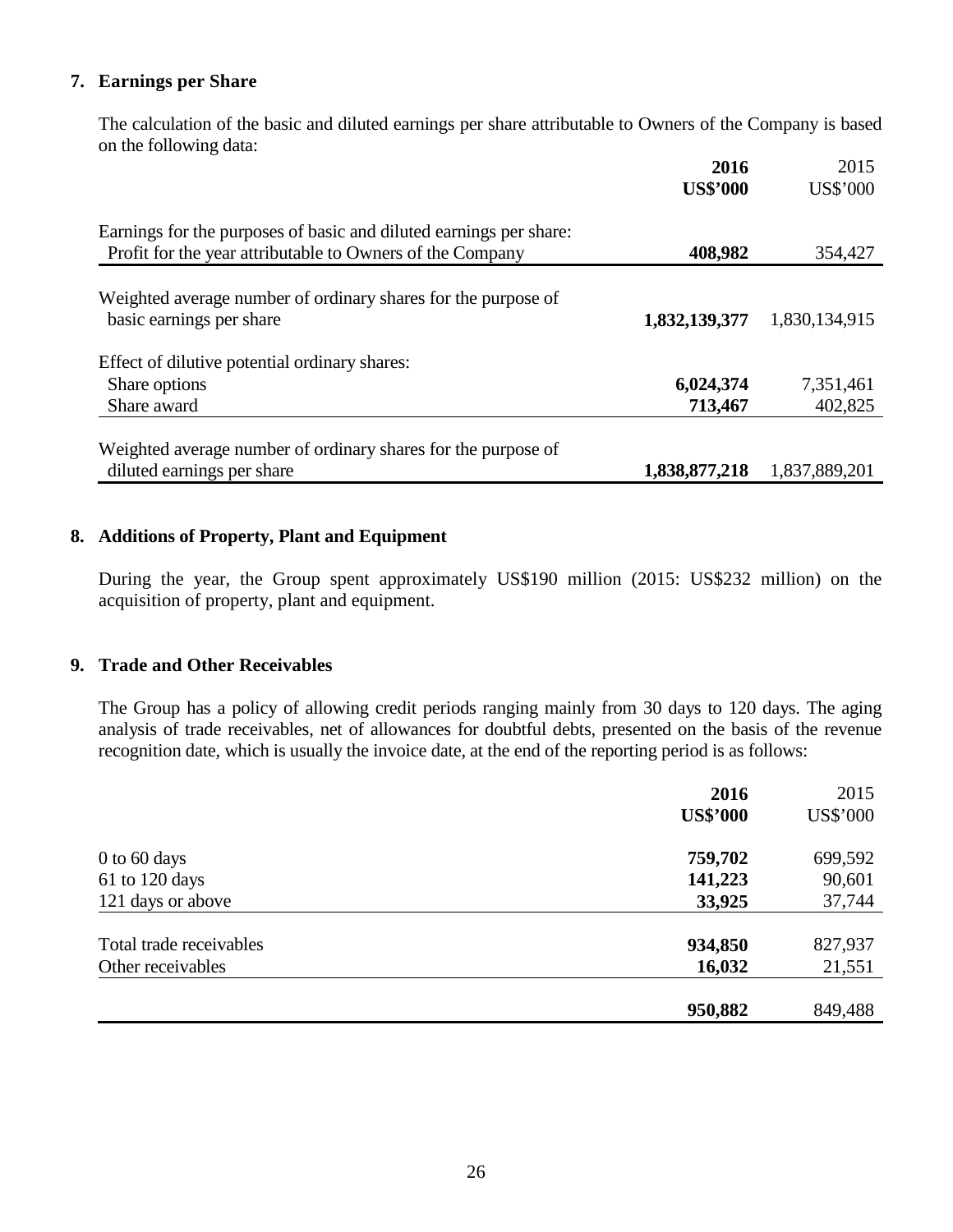## **10. Trade and Other Payables**

The aging analysis of trade payables presented based on the invoice date at the end of the reporting period is as follows:

|                      | 2016            | 2015      |
|----------------------|-----------------|-----------|
|                      | <b>US\$'000</b> | US\$'000  |
| $0$ to 60 days       | 561,148         | 523,034   |
| 61 to 120 days       | 142,404         | 140,479   |
| 121 days or above    | 7,878           | 9,734     |
| Total trade payables | 711,430         | 673,247   |
| Other payables       | 619,377         | 487,247   |
|                      |                 |           |
|                      | 1,330,807       | 1,160,494 |

The credit period on the purchase of goods ranges from 30 days to 120 days (2015: 30 days to 120 days). The Group has financial risk management policies in place to ensure that all payables are settled within the credit time frame.

### **11. Share Capital**

|                                        | 2016          | 2015          | 2016            | 2015     |
|----------------------------------------|---------------|---------------|-----------------|----------|
|                                        | Number of     | Number of     | <b>US\$'000</b> | US\$'000 |
|                                        | shares        | shares        |                 |          |
| <b>Ordinary shares</b>                 |               |               |                 |          |
| Authorised shares                      | 2,400,000,000 | 2,400,000,000 | N/A             | N/A      |
| Issued and fully paid:                 |               |               |                 |          |
| At the beginning of the year           | 1,833,736,941 | 1,831,346,941 | 647,109         | 643,914  |
| Issue of shares upon exercise of share |               |               |                 |          |
| options                                | 1,660,000     | 2,390,000     | 2,105           | 3,195    |
| Buy-back of shares                     | (1,500,000)   |               | $\blacksquare$  |          |
| At the end of the year                 | 1,833,896,941 | 1,833,736,941 | 649,214         | 647,109  |